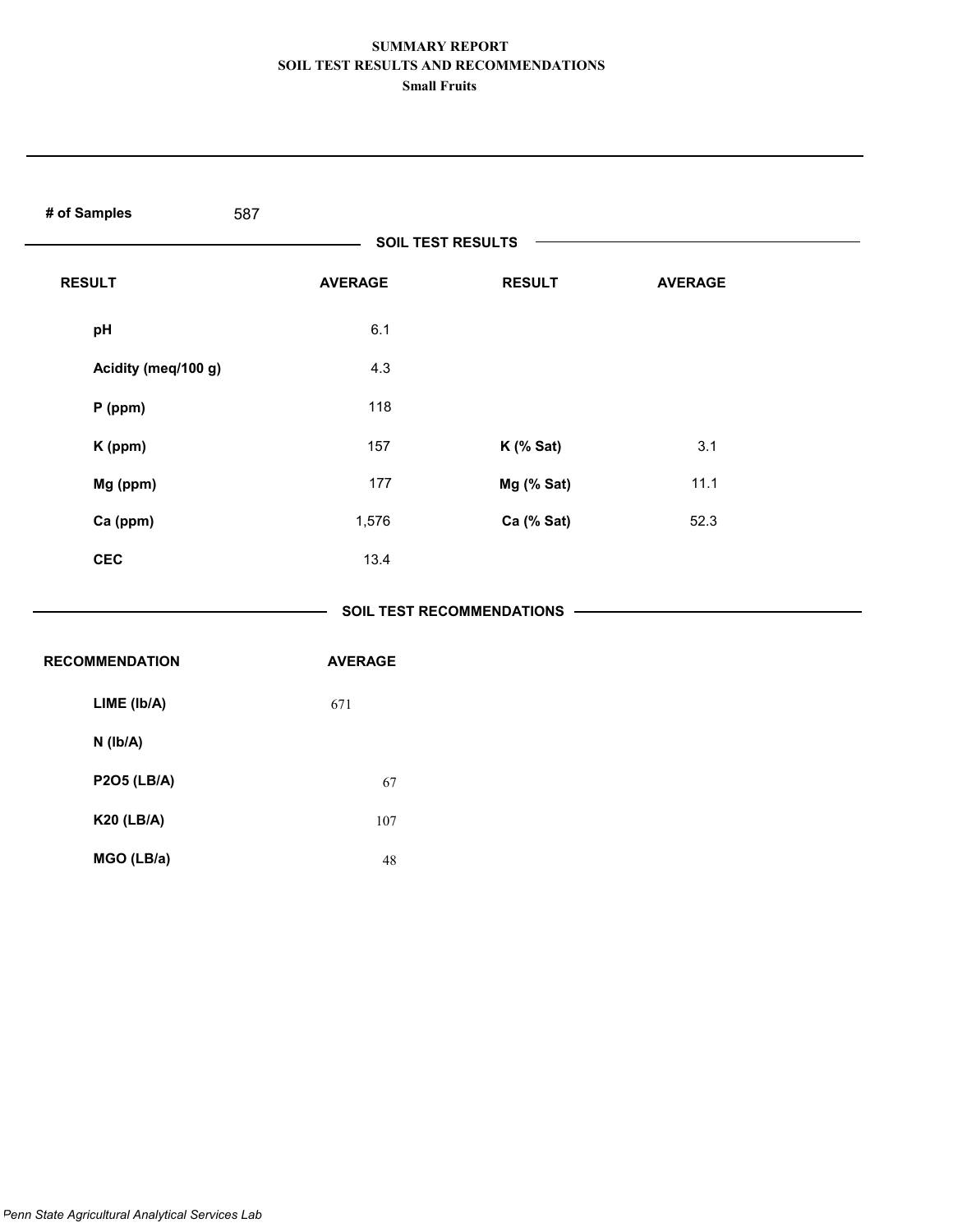| <b>Adams</b><br><b>COUNTY:</b> |                |                                  | # of Samples   | $\,6\,$ |
|--------------------------------|----------------|----------------------------------|----------------|---------|
|                                |                | <b>SOIL TEST RESULTS</b>         |                |         |
| <b>RESULT</b>                  | <b>AVERAGE</b> | <b>RESULT</b>                    | <b>AVERAGE</b> |         |
| pH                             | 6.0            |                                  |                |         |
| Acidity (meq/100 g)            | 4.8            |                                  |                |         |
| $P$ (ppm)                      | 133            |                                  |                |         |
| K (ppm)                        | 109            | $K$ (% Sat)                      | 1.7            |         |
| Mg (ppm)                       | 206            | Mg (% Sat)                       | 6.3            |         |
| Ca (ppm)                       | 1,879          | Ca (% Sat)                       | 55.6           |         |
| <b>CEC</b>                     | 15.5           |                                  |                |         |
|                                |                | <b>SOIL TEST RECOMMENDATIONS</b> |                |         |
| <b>RECOMMENDATION</b>          | <b>AVERAGE</b> |                                  |                |         |
| LIME (Ib/A)                    | 500            |                                  |                |         |
| $N$ ( $Ib/A$ )                 |                |                                  |                |         |
| <b>P2O5 (LB/A)</b>             | 65             |                                  |                |         |
| <b>K20 (LB/A)</b>              | 140            |                                  |                |         |
| MGO (LB/a)                     | 26             |                                  |                |         |

| <b>Allegheny</b><br><b>COUNTY:</b> |                  |                                  | # of Samples   | 20 |
|------------------------------------|------------------|----------------------------------|----------------|----|
|                                    |                  | <b>SOIL TEST RESULTS</b>         |                |    |
| <b>RESULT</b>                      | <b>AVERAGE</b>   | <b>RESULT</b>                    | <b>AVERAGE</b> |    |
| pH                                 | 6.8              |                                  |                |    |
| Acidity (meq/100 g)                | 2.0              |                                  |                |    |
| $P$ (ppm)                          | 138              |                                  |                |    |
| K (ppm)                            | 186              | $K$ (% Sat)                      | 3.0            |    |
| Mg (ppm)                           | 231              | Mg (% Sat)                       | 9.8            |    |
| Ca (ppm)                           | 2,778            | Ca (% Sat)                       | 70.1           |    |
| <b>CEC</b>                         | 16.0             |                                  |                |    |
|                                    |                  | <b>SOIL TEST RECOMMENDATIONS</b> |                |    |
| <b>RECOMMENDATION</b>              | <b>AVERAGE</b>   |                                  |                |    |
| LIME (Ib/A)                        | $\boldsymbol{0}$ |                                  |                |    |
| $N$ ( $lb/A$ )                     |                  |                                  |                |    |
| <b>P2O5 (LB/A)</b>                 | 80               |                                  |                |    |
| <b>K20 (LB/A)</b>                  | 101              |                                  |                |    |
| MGO (LB/a)                         | 82               |                                  |                |    |
|                                    |                  |                                  |                |    |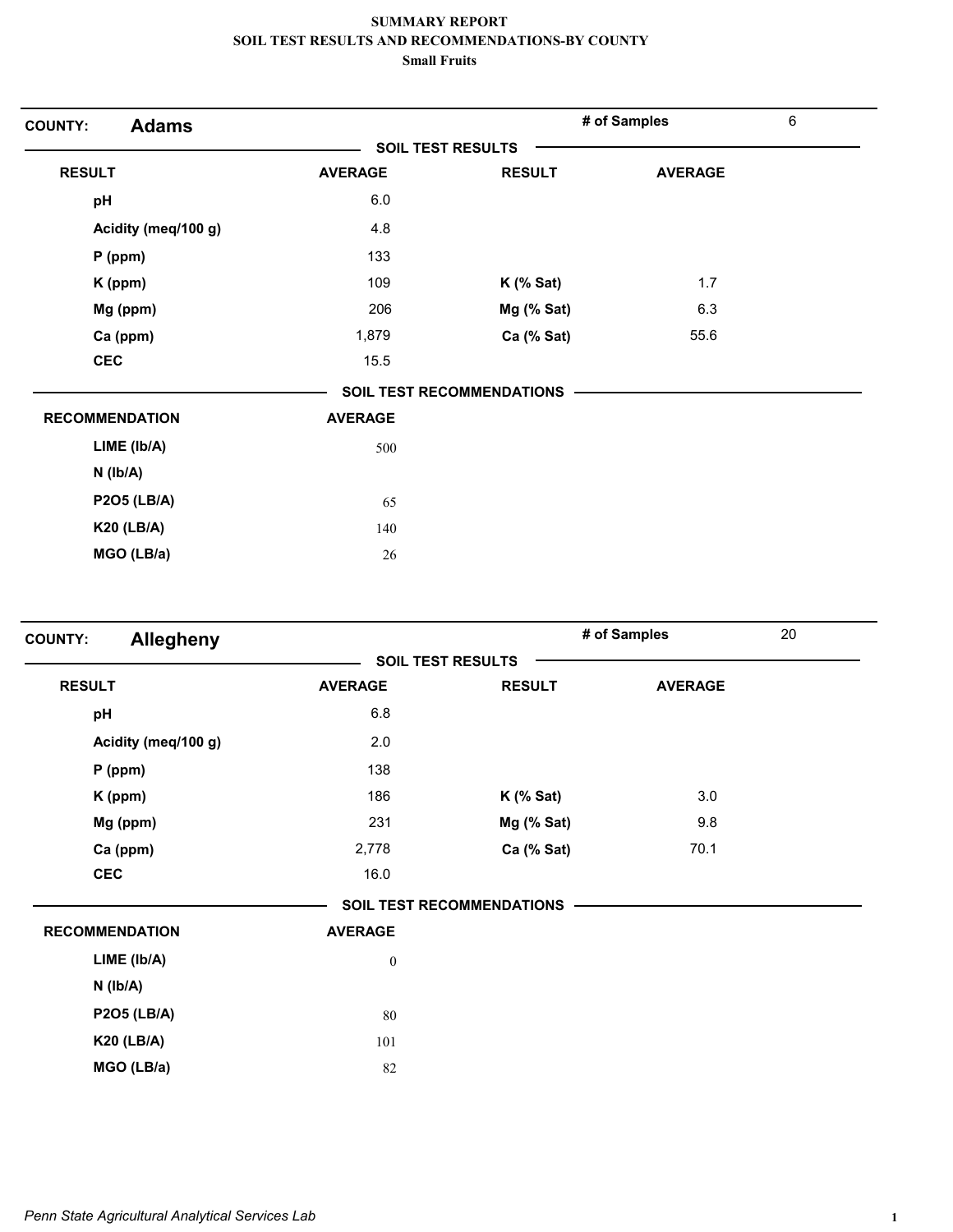| <b>Armstrong</b><br><b>COUNTY:</b> |                          |                           | # of Samples   | 3 |
|------------------------------------|--------------------------|---------------------------|----------------|---|
|                                    | <b>SOIL TEST RESULTS</b> |                           |                |   |
| <b>RESULT</b>                      | <b>AVERAGE</b>           | <b>RESULT</b>             | <b>AVERAGE</b> |   |
| pH                                 | 5.8                      |                           |                |   |
| Acidity (meq/100 g)                | 5.7                      |                           |                |   |
| $P$ (ppm)                          | 63                       |                           |                |   |
| K (ppm)                            | 130                      | $K$ (% Sat)               | 2.2            |   |
| Mg (ppm)                           | 167                      | $Mg$ (% Sat)              | 5.0            |   |
| Ca (ppm)                           | 1,374                    | Ca (% Sat)                | 47.3           |   |
| <b>CEC</b>                         | 14.3                     |                           |                |   |
|                                    |                          | SOIL TEST RECOMMENDATIONS |                |   |
| <b>RECOMMENDATION</b>              | <b>AVERAGE</b>           |                           |                |   |
| LIME (lb/A)                        | $\boldsymbol{0}$         |                           |                |   |
| $N$ ( $lb/A$ )                     |                          |                           |                |   |
| <b>P2O5 (LB/A)</b>                 | 90                       |                           |                |   |
| <b>K20 (LB/A)</b>                  | 125                      |                           |                |   |
| MGO (LB/a)                         | 53                       |                           |                |   |

| <b>COUNTY:</b><br><b>Beaver</b> |                  |                                  | # of Samples   | 4 |
|---------------------------------|------------------|----------------------------------|----------------|---|
|                                 |                  | <b>SOIL TEST RESULTS</b>         |                |   |
| <b>RESULT</b>                   | <b>AVERAGE</b>   | <b>RESULT</b>                    | <b>AVERAGE</b> |   |
| pH                              | 6.1              |                                  |                |   |
| Acidity (meq/100 g)             | 4.3              |                                  |                |   |
| $P$ (ppm)                       | 109              |                                  |                |   |
| K (ppm)                         | 226              | $K$ (% Sat)                      | 3.4            |   |
| Mg (ppm)                        | 177              | Mg (% Sat)                       | 7.9            |   |
| Ca (ppm)                        | 2,412            | Ca (% Sat)                       | 63.2           |   |
| <b>CEC</b>                      | 17.3             |                                  |                |   |
|                                 |                  | <b>SOIL TEST RECOMMENDATIONS</b> |                |   |
| <b>RECOMMENDATION</b>           | <b>AVERAGE</b>   |                                  |                |   |
| LIME (lb/A)                     | $\boldsymbol{0}$ |                                  |                |   |
| $N$ ( $Ib/A$ )                  |                  |                                  |                |   |
| <b>P2O5 (LB/A)</b>              | 50               |                                  |                |   |
| <b>K20 (LB/A)</b>               | 50               |                                  |                |   |
| MGO (LB/a)                      | 75               |                                  |                |   |
|                                 |                  |                                  |                |   |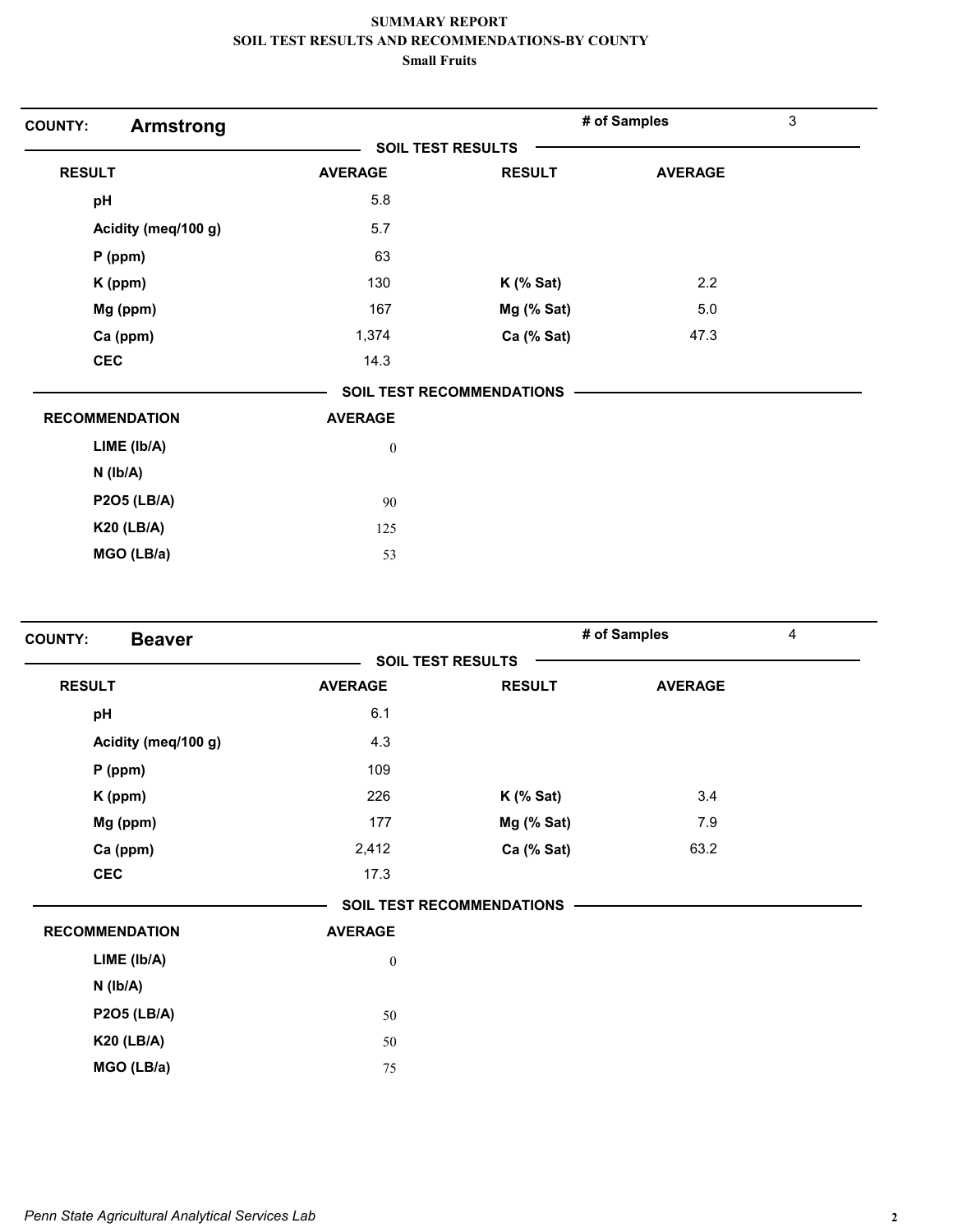| <b>Bedford</b><br><b>COUNTY:</b> |                          |                           | # of Samples   | $\overline{2}$ |
|----------------------------------|--------------------------|---------------------------|----------------|----------------|
|                                  | <b>SOIL TEST RESULTS</b> |                           |                |                |
| <b>RESULT</b>                    | <b>AVERAGE</b>           | <b>RESULT</b>             | <b>AVERAGE</b> |                |
| pH                               | 7.5                      |                           |                |                |
| Acidity (meq/100 g)              | 0.0                      |                           |                |                |
| $P$ (ppm)                        | 221                      |                           |                |                |
| $K$ (ppm)                        | 332                      | $K$ (% Sat)               | 5.3            |                |
| Mg (ppm)                         | 342                      | Mg (% Sat)                | 9.3            |                |
| Ca (ppm)                         | 2,970                    | Ca (% Sat)                | 79.2           |                |
| <b>CEC</b>                       | 17.3                     |                           |                |                |
|                                  |                          | SOIL TEST RECOMMENDATIONS |                |                |
| <b>RECOMMENDATION</b>            | <b>AVERAGE</b>           |                           |                |                |
| LIME (Ib/A)                      | $\boldsymbol{0}$         |                           |                |                |
| $N$ ( $lb/A$ )                   |                          |                           |                |                |
| <b>P2O5 (LB/A)</b>               |                          |                           |                |                |
| <b>K20 (LB/A)</b>                |                          |                           |                |                |
| MGO (LB/a)                       | 190                      |                           |                |                |

| <b>Berks</b><br><b>COUNTY:</b> |                |                                  | # of Samples   | 24 |
|--------------------------------|----------------|----------------------------------|----------------|----|
|                                |                | <b>SOIL TEST RESULTS</b>         |                |    |
| <b>RESULT</b>                  | <b>AVERAGE</b> | <b>RESULT</b>                    | <b>AVERAGE</b> |    |
| pH                             | 6.4            |                                  |                |    |
| Acidity (meq/100 g)            | 3.3            |                                  |                |    |
| $P$ (ppm)                      | 66             |                                  |                |    |
| K (ppm)                        | 111            | $K$ (% Sat)                      | 2.8            |    |
| Mg (ppm)                       | 133            | Mg (% Sat)                       | 8.6            |    |
| Ca (ppm)                       | 1,262          | Ca (% Sat)                       | 50.2           |    |
| <b>CEC</b>                     | 10.1           |                                  |                |    |
|                                |                | <b>SOIL TEST RECOMMENDATIONS</b> |                |    |
| <b>RECOMMENDATION</b>          | <b>AVERAGE</b> |                                  |                |    |
| LIME (lb/A)                    | 1375           |                                  |                |    |
| $N$ ( $lb/A$ )                 |                |                                  |                |    |
| <b>P2O5 (LB/A)</b>             | 54             |                                  |                |    |
| <b>K20 (LB/A)</b>              | 112            |                                  |                |    |
| MGO (LB/a)                     | $10\,$         |                                  |                |    |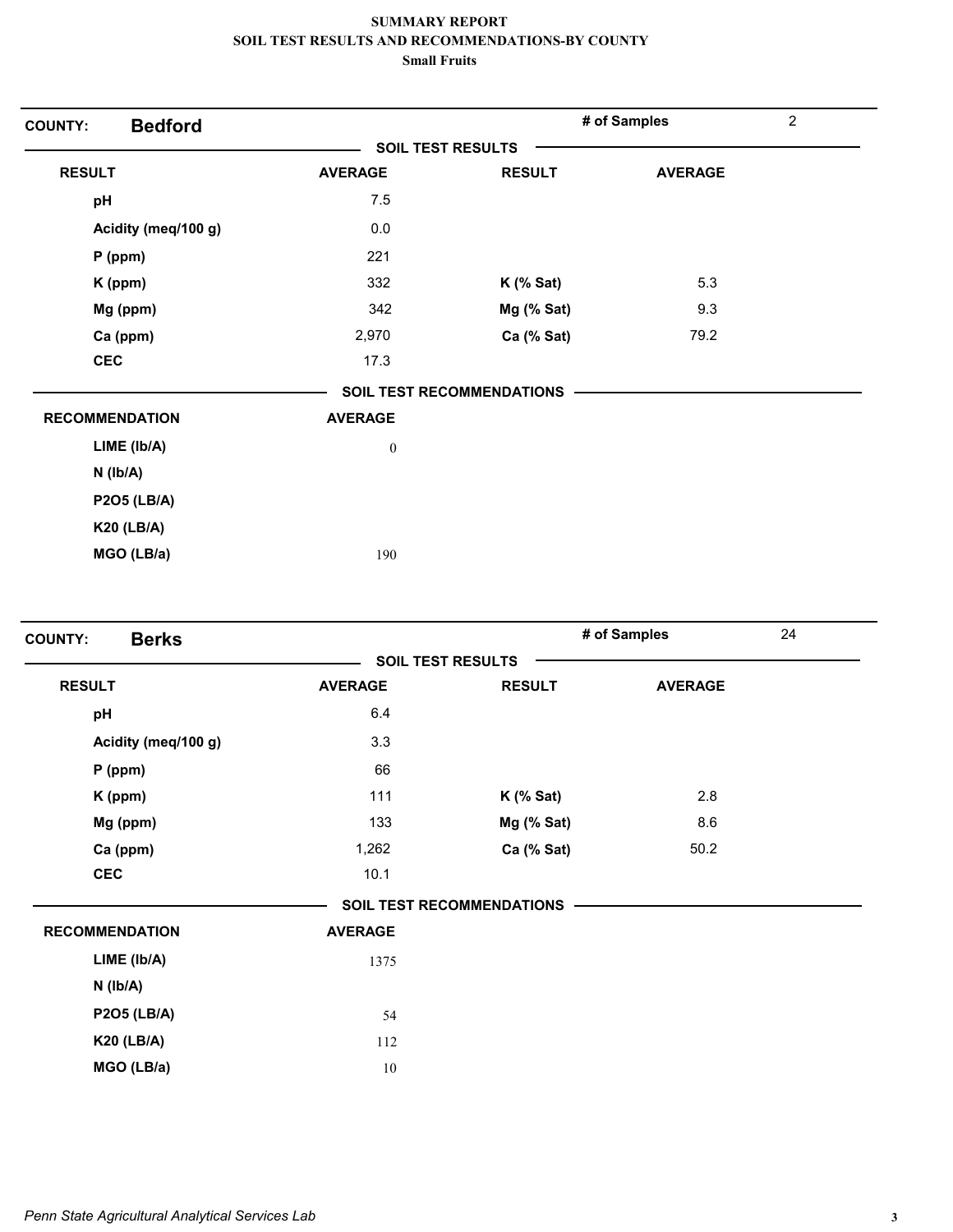| <b>Blair</b><br><b>COUNTY:</b> |                  |                                  | # of Samples   | $\overline{2}$ |
|--------------------------------|------------------|----------------------------------|----------------|----------------|
|                                |                  | <b>SOIL TEST RESULTS</b>         |                |                |
| <b>RESULT</b>                  | <b>AVERAGE</b>   | <b>RESULT</b>                    | <b>AVERAGE</b> |                |
| pH                             | 4.5              |                                  |                |                |
| Acidity (meq/100 g)            | 12.3             |                                  |                |                |
| $P$ (ppm)                      | 269              |                                  |                |                |
| $K$ (ppm)                      | 391              | $K$ (% Sat)                      | 5.8            |                |
| Mg (ppm)                       | 121              | Mg (% Sat)                       | 2.8            |                |
| Ca (ppm)                       | 900              | Ca (% Sat)                       | 22.5           |                |
| <b>CEC</b>                     | 18.8             |                                  |                |                |
|                                |                  | <b>SOIL TEST RECOMMENDATIONS</b> |                |                |
| <b>RECOMMENDATION</b>          | <b>AVERAGE</b>   |                                  |                |                |
| LIME (lb/A)                    | $\boldsymbol{0}$ |                                  |                |                |
| $N$ ( $Ib/A$ )                 |                  |                                  |                |                |
| <b>P2O5 (LB/A)</b>             |                  |                                  |                |                |
| <b>K20 (LB/A)</b>              | 50               |                                  |                |                |
| MGO (LB/a)                     | 200              |                                  |                |                |

| <b>Bradford</b><br><b>COUNTY:</b> |                |                                  | # of Samples   | $\overline{7}$ |  |
|-----------------------------------|----------------|----------------------------------|----------------|----------------|--|
|                                   |                | <b>SOIL TEST RESULTS</b>         |                |                |  |
| <b>RESULT</b>                     | <b>AVERAGE</b> | <b>RESULT</b>                    | <b>AVERAGE</b> |                |  |
| pH                                | 6.3            |                                  |                |                |  |
| Acidity (meq/100 g)               | 3.4            |                                  |                |                |  |
| $P$ (ppm)                         | 84             |                                  |                |                |  |
| K (ppm)                           | 154            | $K$ (% Sat)                      | 3.2            |                |  |
| Mg (ppm)                          | 179            | Mg (% Sat)                       | 8.4            |                |  |
| Ca (ppm)                          | 1,600          | Ca (% Sat)                       | 58.3           |                |  |
| <b>CEC</b>                        | 13.3           |                                  |                |                |  |
|                                   |                | <b>SOIL TEST RECOMMENDATIONS</b> |                |                |  |
| <b>RECOMMENDATION</b>             | <b>AVERAGE</b> |                                  |                |                |  |
| LIME (Ib/A)                       | 429            |                                  |                |                |  |
| $N$ ( $Ib/A$ )                    |                |                                  |                |                |  |
| <b>P2O5 (LB/A)</b>                | 50             |                                  |                |                |  |
| <b>K20 (LB/A)</b>                 | 81             |                                  |                |                |  |
| MGO (LB/a)                        | 23             |                                  |                |                |  |
|                                   |                |                                  |                |                |  |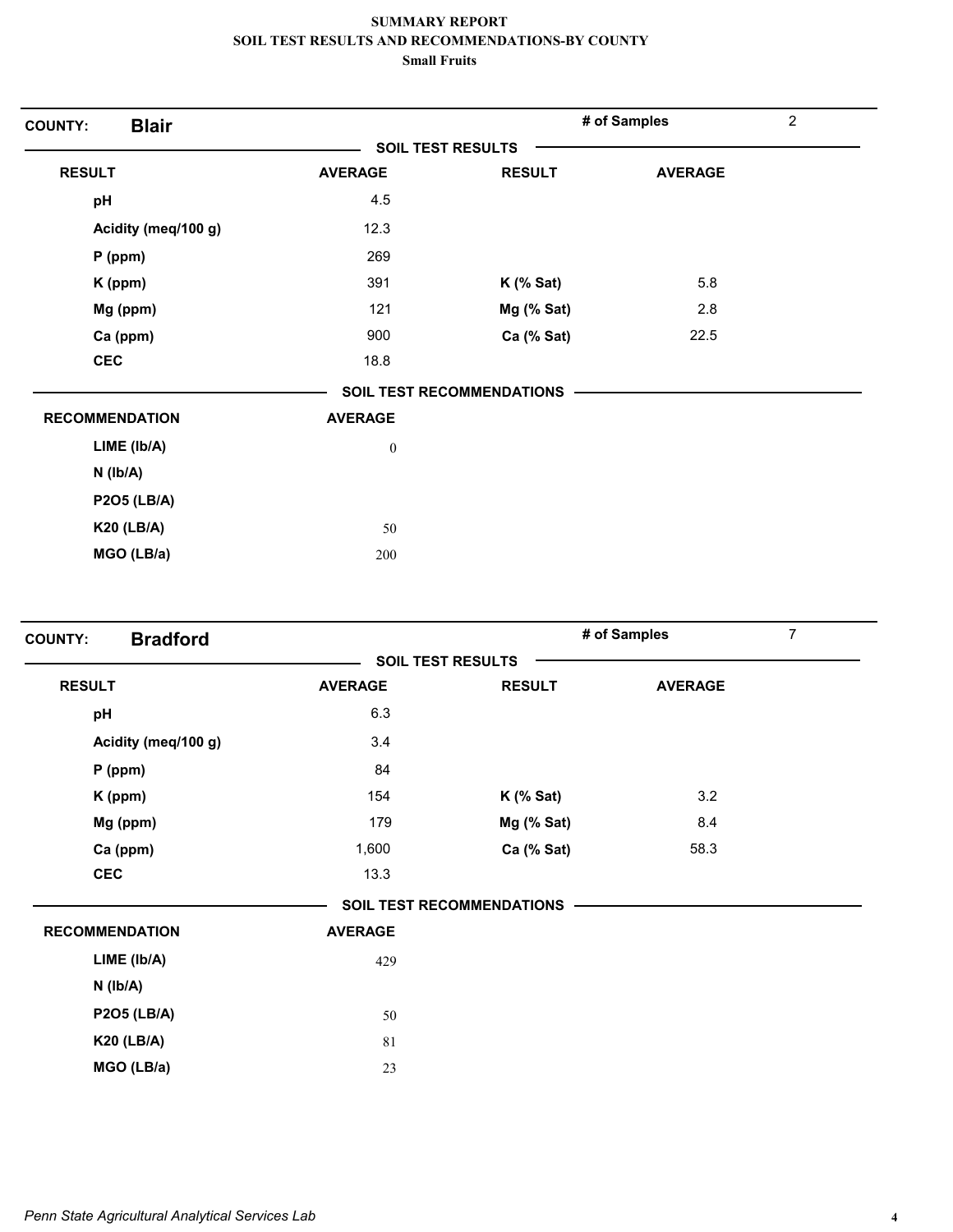| <b>COUNTY:</b> | <b>Bucks</b>          |                |                                  | # of Samples   | 21 |
|----------------|-----------------------|----------------|----------------------------------|----------------|----|
|                |                       |                | <b>SOIL TEST RESULTS</b>         |                |    |
| <b>RESULT</b>  |                       | <b>AVERAGE</b> | <b>RESULT</b>                    | <b>AVERAGE</b> |    |
| pH             |                       | 6.2            |                                  |                |    |
|                | Acidity (meq/100 g)   | 3.4            |                                  |                |    |
|                | $P$ (ppm)             | 121            |                                  |                |    |
|                | K (ppm)               | 204            | $K$ (% Sat)                      | 3.9            |    |
|                | Mg (ppm)              | 239            | Mg (% Sat)                       | 12.0           |    |
|                | Ca (ppm)              | 1,463          | Ca (% Sat)                       | 52.5           |    |
| <b>CEC</b>     |                       | 13.1           |                                  |                |    |
|                |                       |                | <b>SOIL TEST RECOMMENDATIONS</b> |                |    |
|                | <b>RECOMMENDATION</b> | <b>AVERAGE</b> |                                  |                |    |
|                | LIME (lb/A)           | 286            |                                  |                |    |
|                | $N$ ( $lb/A$ )        |                |                                  |                |    |
|                | <b>P2O5 (LB/A)</b>    | 80             |                                  |                |    |
|                | <b>K20 (LB/A)</b>     | 124            |                                  |                |    |
|                | MGO (LB/a)            | 70             |                                  |                |    |
|                |                       |                |                                  |                |    |

| <b>Butler</b><br><b>COUNTY:</b> |                |                                  | # of Samples   | 13 |
|---------------------------------|----------------|----------------------------------|----------------|----|
|                                 |                | <b>SOIL TEST RESULTS</b>         |                |    |
| <b>RESULT</b>                   | <b>AVERAGE</b> | <b>RESULT</b>                    | <b>AVERAGE</b> |    |
| pH                              | 5.9            |                                  |                |    |
| Acidity (meq/100 g)             | 5.6            |                                  |                |    |
| $P$ (ppm)                       | 127            |                                  |                |    |
| K (ppm)                         | 184            | $K$ (% Sat)                      | 3.4            |    |
| Mg (ppm)                        | 193            | Mg (% Sat)                       | 3.5            |    |
| Ca (ppm)                        | 1,390          | Ca (% Sat)                       | 44.2           |    |
| <b>CEC</b>                      | 14.3           |                                  |                |    |
|                                 |                | <b>SOIL TEST RECOMMENDATIONS</b> |                |    |
| <b>RECOMMENDATION</b>           | <b>AVERAGE</b> |                                  |                |    |
| LIME (Ib/A)                     | 231            |                                  |                |    |
| $N$ ( $Ib/A$ )                  |                |                                  |                |    |
| <b>P2O5 (LB/A)</b>              | 77             |                                  |                |    |
| <b>K20 (LB/A)</b>               | 115            |                                  |                |    |
| MGO (LB/a)                      | 91             |                                  |                |    |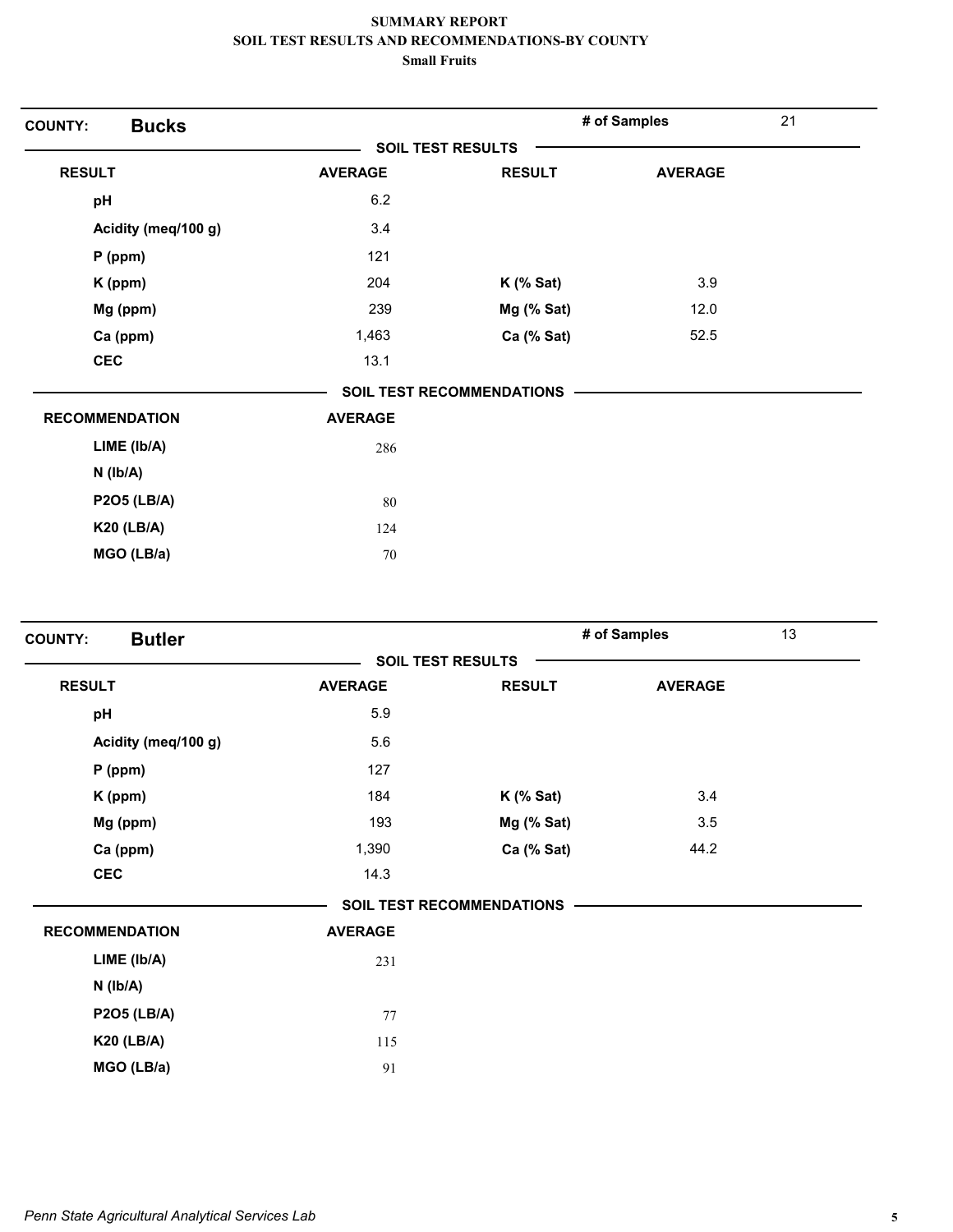| Cambria<br><b>COUNTY:</b> |                |                           | # of Samples   | $\overline{c}$ |
|---------------------------|----------------|---------------------------|----------------|----------------|
|                           |                | <b>SOIL TEST RESULTS</b>  |                |                |
| <b>RESULT</b>             | <b>AVERAGE</b> | <b>RESULT</b>             | <b>AVERAGE</b> |                |
| pH                        | 6.3            |                           |                |                |
| Acidity (meq/100 g)       | 3.3            |                           |                |                |
| $P$ (ppm)                 | 32             |                           |                |                |
| K (ppm)                   | 176            | $K$ (% Sat)               | 4.5            |                |
| Mg (ppm)                  | 215            | Mg (% Sat)                | 15.7           |                |
| Ca (ppm)                  | 910            | Ca (% Sat)                | 45.1           |                |
| <b>CEC</b>                | 10.0           |                           |                |                |
|                           |                | SOIL TEST RECOMMENDATIONS |                |                |
| <b>RECOMMENDATION</b>     | <b>AVERAGE</b> |                           |                |                |
| LIME (lb/A)               | 2250           |                           |                |                |
| $N$ ( $Ib/A$ )            |                |                           |                |                |
| <b>P2O5 (LB/A)</b>        | 50             |                           |                |                |
| <b>K20 (LB/A)</b>         | 60             |                           |                |                |
| MGO (LB/a)                | 30             |                           |                |                |

| <b>Centre</b><br><b>COUNTY:</b> |                |                                  | # of Samples   | 23 |
|---------------------------------|----------------|----------------------------------|----------------|----|
|                                 |                | <b>SOIL TEST RESULTS</b>         |                |    |
| <b>RESULT</b>                   | <b>AVERAGE</b> | <b>RESULT</b>                    | <b>AVERAGE</b> |    |
| pH                              | 6.4            |                                  |                |    |
| Acidity (meq/100 g)             | 3.0            |                                  |                |    |
| $P$ (ppm)                       | 208            |                                  |                |    |
| K (ppm)                         | 157            | $K$ (% Sat)                      | 3.0            |    |
| Mg (ppm)                        | 189            | Mg (% Sat)                       | 6.0            |    |
| Ca (ppm)                        | 2,144          | Ca (% Sat)                       | 63.9           |    |
| <b>CEC</b>                      | 14.6           |                                  |                |    |
|                                 |                | <b>SOIL TEST RECOMMENDATIONS</b> |                |    |
| <b>RECOMMENDATION</b>           | <b>AVERAGE</b> |                                  |                |    |
| LIME (Ib/A)                     | 391            |                                  |                |    |
| $N$ ( $Ib/A$ )                  |                |                                  |                |    |
| <b>P2O5 (LB/A)</b>              | 65             |                                  |                |    |
| <b>K20 (LB/A)</b>               | 89             |                                  |                |    |
| MGO (LB/a)                      | 51             |                                  |                |    |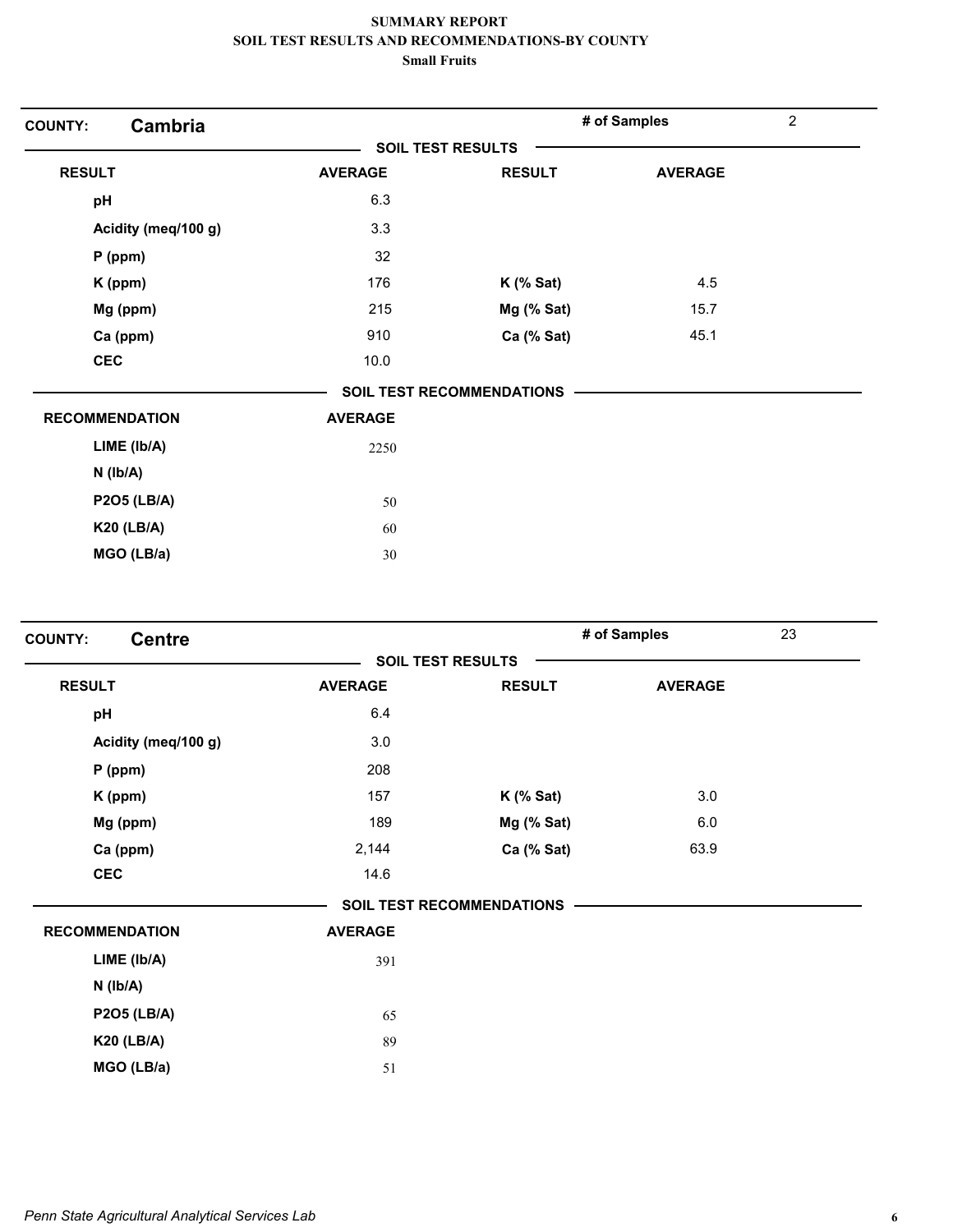| <b>Chester</b><br><b>COUNTY:</b> |                          |                                  | # of Samples   | $\boldsymbol{9}$ |
|----------------------------------|--------------------------|----------------------------------|----------------|------------------|
|                                  | <b>SOIL TEST RESULTS</b> |                                  |                |                  |
| <b>RESULT</b>                    | <b>AVERAGE</b>           | <b>RESULT</b>                    | <b>AVERAGE</b> |                  |
| pH                               | 6.8                      |                                  |                |                  |
| Acidity (meq/100 g)              | 1.7                      |                                  |                |                  |
| $P$ (ppm)                        | 154                      |                                  |                |                  |
| K (ppm)                          | 159                      | $K$ (% Sat)                      | 2.8            |                  |
| Mg (ppm)                         | 304                      | Mg (% Sat)                       | 14.0           |                  |
| Ca (ppm)                         | 2,411                    | Ca (% Sat)                       | 67.3           |                  |
| <b>CEC</b>                       | 15.1                     |                                  |                |                  |
|                                  |                          | <b>SOIL TEST RECOMMENDATIONS</b> |                |                  |
| <b>RECOMMENDATION</b>            | <b>AVERAGE</b>           |                                  |                |                  |
| LIME (Ib/A)                      | 444                      |                                  |                |                  |
| $N$ ( $Ib/A$ )                   |                          |                                  |                |                  |
| <b>P2O5 (LB/A)</b>               | 73                       |                                  |                |                  |
| <b>K20 (LB/A)</b>                | 108                      |                                  |                |                  |
| MGO (LB/a)                       | $\boldsymbol{0}$         |                                  |                |                  |

|                  |               |                                                              | 6            |
|------------------|---------------|--------------------------------------------------------------|--------------|
|                  |               |                                                              |              |
| <b>AVERAGE</b>   | <b>RESULT</b> | <b>AVERAGE</b>                                               |              |
| 6.7              |               |                                                              |              |
| 2.4              |               |                                                              |              |
| 202              |               |                                                              |              |
| 183              | $K$ (% Sat)   | 2.8                                                          |              |
| 218              | Mg (% Sat)    | 7.2                                                          |              |
| 4,266            | Ca (% Sat)    | 75.0                                                         |              |
| 17.6             |               |                                                              |              |
|                  |               |                                                              |              |
| <b>AVERAGE</b>   |               |                                                              |              |
| $\boldsymbol{0}$ |               |                                                              |              |
|                  |               |                                                              |              |
| 50               |               |                                                              |              |
| 85               |               |                                                              |              |
| 24               |               |                                                              |              |
|                  |               | <b>SOIL TEST RESULTS</b><br><b>SOIL TEST RECOMMENDATIONS</b> | # of Samples |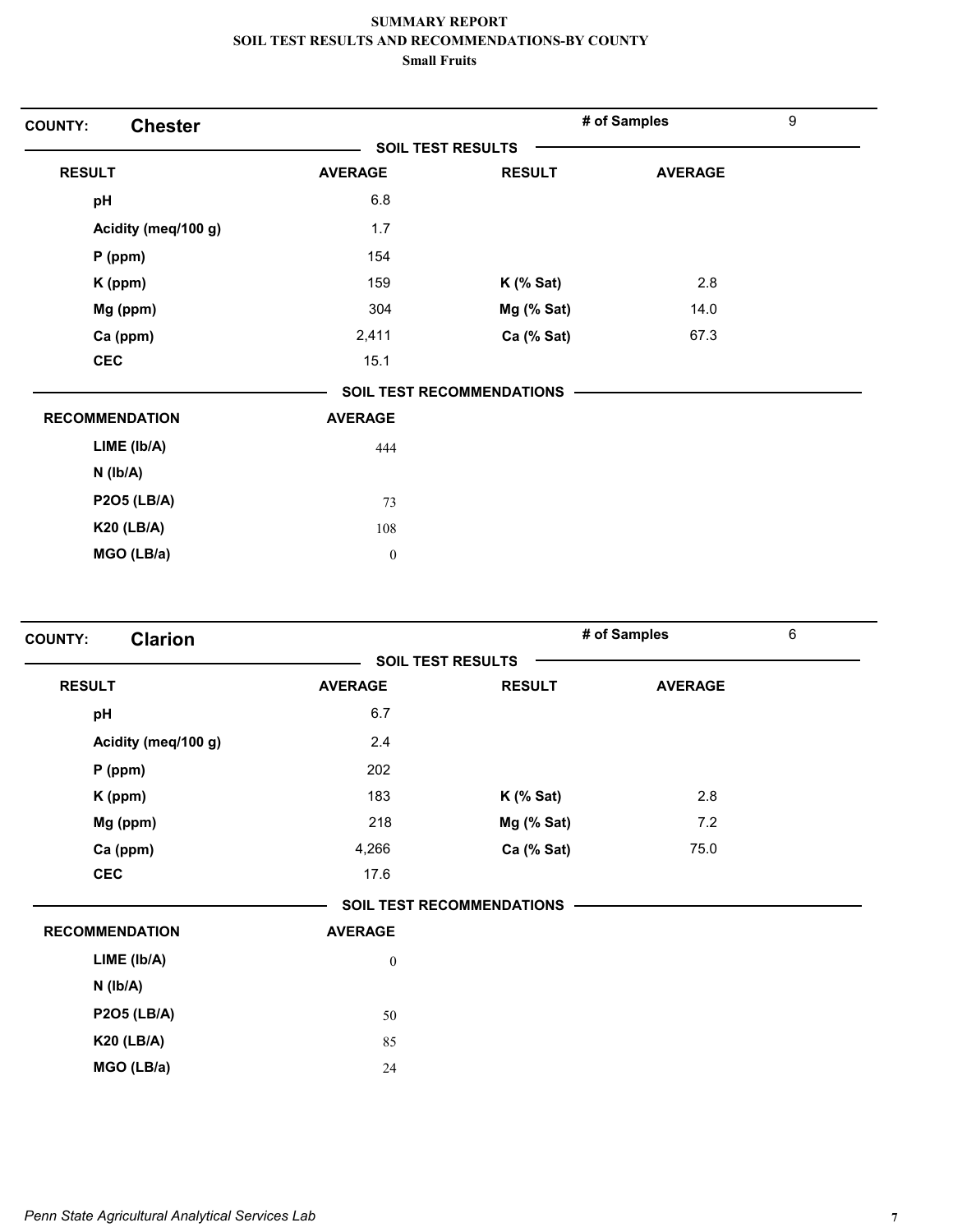| <b>Clearfield</b><br><b>COUNTY:</b> |                  |                                  | # of Samples   | 7 |
|-------------------------------------|------------------|----------------------------------|----------------|---|
|                                     |                  | <b>SOIL TEST RESULTS</b>         |                |   |
| <b>RESULT</b>                       | <b>AVERAGE</b>   | <b>RESULT</b>                    | <b>AVERAGE</b> |   |
| pH                                  | 6.0              |                                  |                |   |
| Acidity (meq/100 g)                 | 5.2              |                                  |                |   |
| $P$ (ppm)                           | 48               |                                  |                |   |
| K (ppm)                             | 148              | $K$ (% Sat)                      | 2.7            |   |
| Mg (ppm)                            | 196              | Mg (% Sat)                       | 11.6           |   |
| Ca (ppm)                            | 1,490            | Ca (% Sat)                       | 50.9           |   |
| <b>CEC</b>                          | 14.6             |                                  |                |   |
|                                     |                  | <b>SOIL TEST RECOMMENDATIONS</b> |                |   |
| <b>RECOMMENDATION</b>               | <b>AVERAGE</b>   |                                  |                |   |
| LIME (Ib/A)                         | $\boldsymbol{0}$ |                                  |                |   |
| $N$ ( $Ib/A$ )                      |                  |                                  |                |   |
| <b>P2O5 (LB/A)</b>                  | 68               |                                  |                |   |
| <b>K20 (LB/A)</b>                   | 103              |                                  |                |   |
| MGO (LB/a)                          | 52               |                                  |                |   |

| <b>Clinton</b><br><b>COUNTY:</b> |                  |                                  | # of Samples   | 3 |
|----------------------------------|------------------|----------------------------------|----------------|---|
|                                  |                  | <b>SOIL TEST RESULTS</b>         |                |   |
| <b>RESULT</b>                    | <b>AVERAGE</b>   | <b>RESULT</b>                    | <b>AVERAGE</b> |   |
| pH                               | 5.7              |                                  |                |   |
| Acidity (meq/100 g)              | 8.6              |                                  |                |   |
| $P$ (ppm)                        | 54               |                                  |                |   |
| K (ppm)                          | 114              | $K$ (% Sat)                      | 2.0            |   |
| Mg (ppm)                         | 160              | Mg (% Sat)                       | 7.1            |   |
| Ca (ppm)                         | 2,121            | Ca (% Sat)                       | 56.2           |   |
| <b>CEC</b>                       | 15.9             |                                  |                |   |
|                                  |                  | <b>SOIL TEST RECOMMENDATIONS</b> |                |   |
| <b>RECOMMENDATION</b>            | <b>AVERAGE</b>   |                                  |                |   |
| LIME (Ib/A)                      | $\boldsymbol{0}$ |                                  |                |   |
| $N$ ( $Ib/A$ )                   |                  |                                  |                |   |
| <b>P2O5 (LB/A)</b>               | 30               |                                  |                |   |
| <b>K20 (LB/A)</b>                | 125              |                                  |                |   |
| MGO (LB/a)                       | $\overline{7}$   |                                  |                |   |
|                                  |                  |                                  |                |   |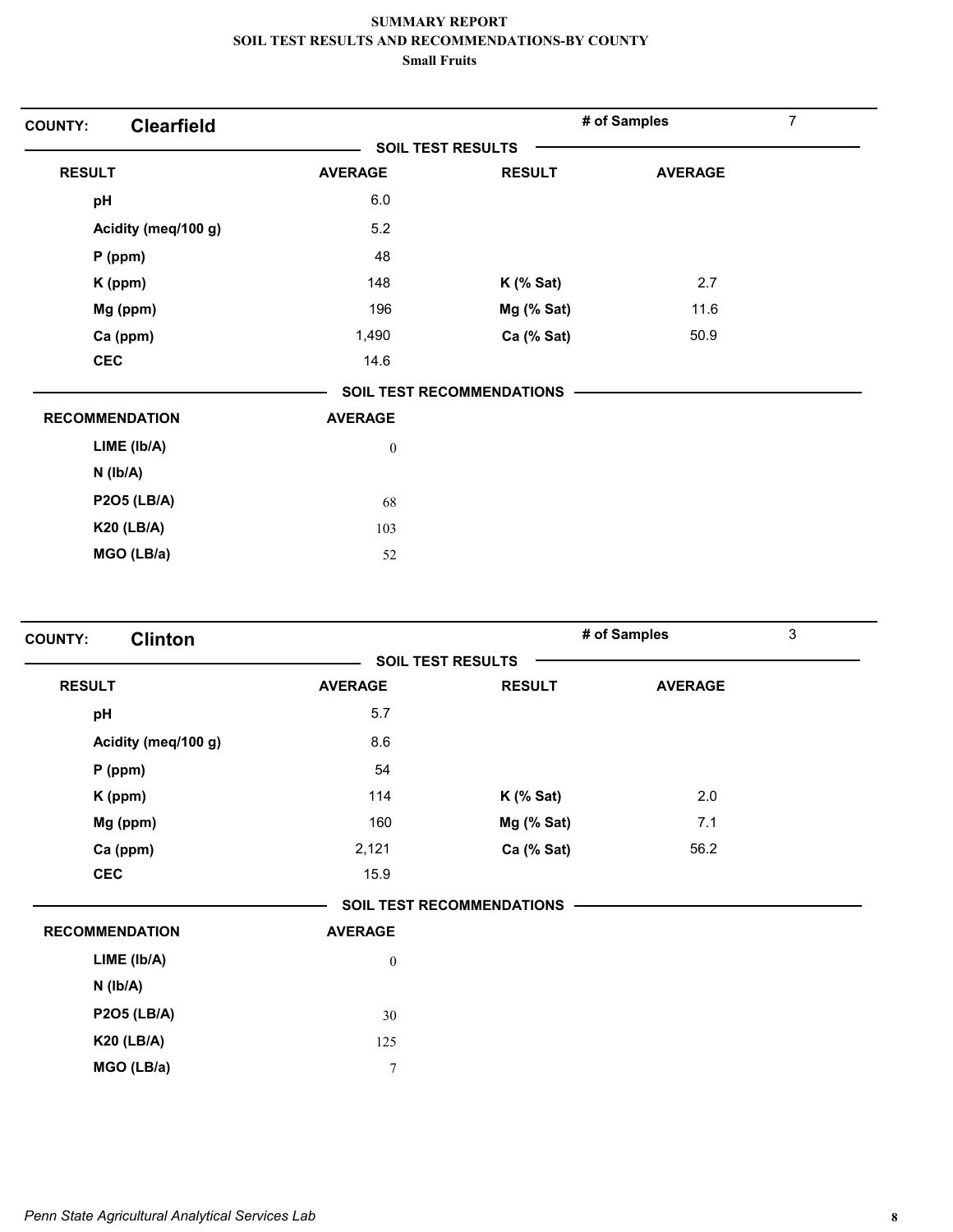| Columbia<br><b>COUNTY:</b> |                          |                                  | # of Samples   | 11 |
|----------------------------|--------------------------|----------------------------------|----------------|----|
|                            | <b>SOIL TEST RESULTS</b> |                                  |                |    |
| <b>RESULT</b>              | <b>AVERAGE</b>           | <b>RESULT</b>                    | <b>AVERAGE</b> |    |
| pH                         | 6.1                      |                                  |                |    |
| Acidity (meq/100 g)        | 4.6                      |                                  |                |    |
| P (ppm)                    | 76                       |                                  |                |    |
| K (ppm)                    | 128                      | $K$ (% Sat)                      | 2.8            |    |
| Mg (ppm)                   | 162                      | Mg (% Sat)                       | 8.2            |    |
| Ca (ppm)                   | 1,128                    | Ca (% Sat)                       | 48.8           |    |
| <b>CEC</b>                 | 11.9                     |                                  |                |    |
|                            |                          | <b>SOIL TEST RECOMMENDATIONS</b> |                |    |
| <b>RECOMMENDATION</b>      | <b>AVERAGE</b>           |                                  |                |    |
| LIME (lb/A)                | $\boldsymbol{0}$         |                                  |                |    |
| $N$ ( $lb/A$ )             |                          |                                  |                |    |
| <b>P2O5 (LB/A)</b>         | 70                       |                                  |                |    |
| <b>K20 (LB/A)</b>          | 106                      |                                  |                |    |
| MGO (LB/a)                 | 61                       |                                  |                |    |

| <b>Crawford</b><br><b>COUNTY:</b> |                |                                  | # of Samples   | $\overline{7}$ |
|-----------------------------------|----------------|----------------------------------|----------------|----------------|
|                                   |                | <b>SOIL TEST RESULTS</b>         |                |                |
| <b>RESULT</b>                     | <b>AVERAGE</b> | <b>RESULT</b>                    | <b>AVERAGE</b> |                |
| pH                                | 6.1            |                                  |                |                |
| Acidity (meq/100 g)               | 4.2            |                                  |                |                |
| $P$ (ppm)                         | 71             |                                  |                |                |
| K (ppm)                           | 146            | $K$ (% Sat)                      | 2.6            |                |
| Mg (ppm)                          | 159            | Mg (% Sat)                       | 12.4           |                |
| Ca (ppm)                          | 1,623          | Ca (% Sat)                       | 57.1           |                |
| <b>CEC</b>                        | 14.0           |                                  |                |                |
|                                   |                | <b>SOIL TEST RECOMMENDATIONS</b> |                |                |
| <b>RECOMMENDATION</b>             | <b>AVERAGE</b> |                                  |                |                |
| LIME (Ib/A)                       | 1071           |                                  |                |                |
| $N$ ( $Ib/A$ )                    |                |                                  |                |                |
| <b>P2O5 (LB/A)</b>                | 70             |                                  |                |                |
| <b>K20 (LB/A)</b>                 | 94             |                                  |                |                |
| MGO (LB/a)                        | 24             |                                  |                |                |
|                                   |                |                                  |                |                |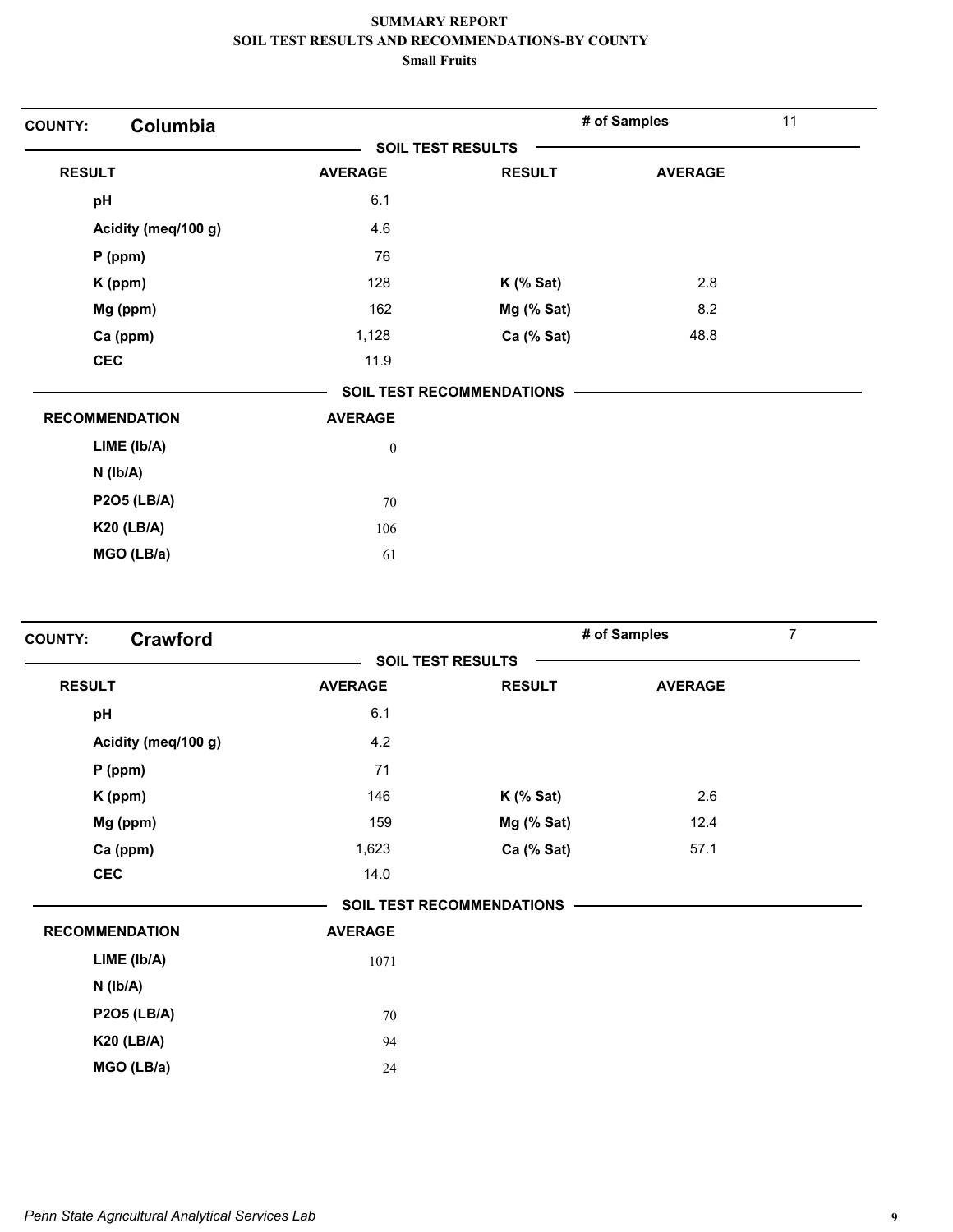| <b>Cumberland</b><br><b>COUNTY:</b> |                  |                                  | # of Samples   | 7 |
|-------------------------------------|------------------|----------------------------------|----------------|---|
|                                     |                  | <b>SOIL TEST RESULTS</b>         |                |   |
| <b>RESULT</b>                       | <b>AVERAGE</b>   | <b>RESULT</b>                    | <b>AVERAGE</b> |   |
| pH                                  | 6.2              |                                  |                |   |
| Acidity (meq/100 g)                 | 4.6              |                                  |                |   |
| $P$ (ppm)                           | 87               |                                  |                |   |
| K (ppm)                             | 164              | $K$ (% Sat)                      | 2.4            |   |
| Mg (ppm)                            | 190              | Mg (% Sat)                       | 4.1            |   |
| Ca (ppm)                            | 2,421            | Ca (% Sat)                       | 57.1           |   |
| <b>CEC</b>                          | 16.5             |                                  |                |   |
|                                     |                  | <b>SOIL TEST RECOMMENDATIONS</b> |                |   |
| <b>RECOMMENDATION</b>               | <b>AVERAGE</b>   |                                  |                |   |
| LIME (Ib/A)                         | $\boldsymbol{0}$ |                                  |                |   |
| $N$ ( $Ib/A$ )                      |                  |                                  |                |   |
| <b>P2O5 (LB/A)</b>                  | 70               |                                  |                |   |
| <b>K20 (LB/A)</b>                   | 122              |                                  |                |   |
| MGO (LB/a)                          | 50               |                                  |                |   |

| <b>Dauphin</b><br><b>COUNTY:</b> |                |                                  | # of Samples   | 17 |
|----------------------------------|----------------|----------------------------------|----------------|----|
|                                  |                | <b>SOIL TEST RESULTS</b>         |                |    |
| <b>RESULT</b>                    | <b>AVERAGE</b> | <b>RESULT</b>                    | <b>AVERAGE</b> |    |
| pH                               | 6.2            |                                  |                |    |
| Acidity (meq/100 g)              | 3.6            |                                  |                |    |
| $P$ (ppm)                        | 111            |                                  |                |    |
| K (ppm)                          | 156            | $K$ (% Sat)                      | 3.2            |    |
| Mg (ppm)                         | 174            | Mg (% Sat)                       | 6.5            |    |
| Ca (ppm)                         | 1,686          | Ca (% Sat)                       | 57.6           |    |
| <b>CEC</b>                       | 13.5           |                                  |                |    |
|                                  |                | <b>SOIL TEST RECOMMENDATIONS</b> |                |    |
| <b>RECOMMENDATION</b>            | <b>AVERAGE</b> |                                  |                |    |
| LIME (Ib/A)                      | 471            |                                  |                |    |
| $N$ ( $Ib/A$ )                   |                |                                  |                |    |
| <b>P2O5 (LB/A)</b>               | 60             |                                  |                |    |
| <b>K20 (LB/A)</b>                | 82             |                                  |                |    |
| MGO (LB/a)                       | 25             |                                  |                |    |
|                                  |                |                                  |                |    |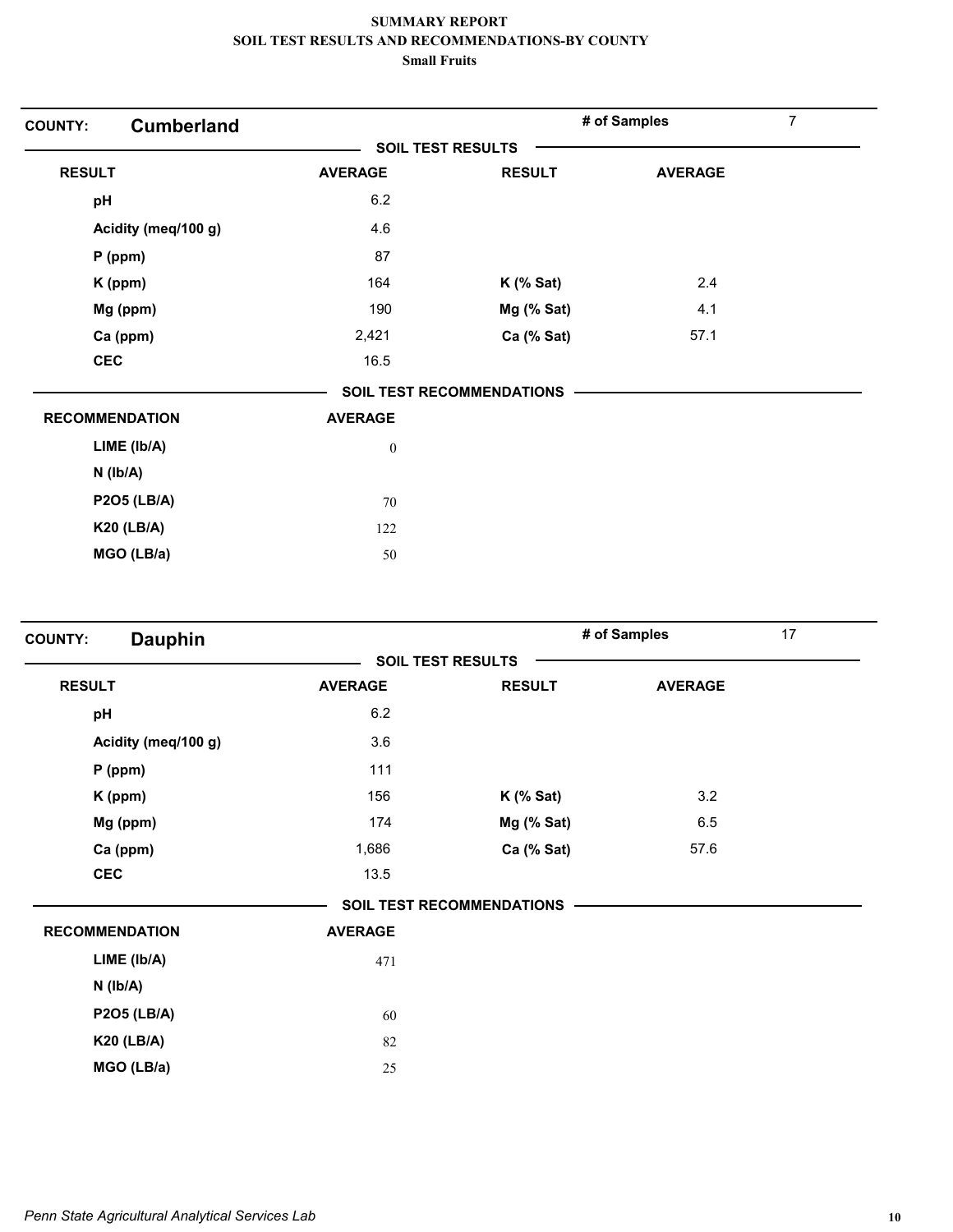| <b>SOIL TEST RESULTS</b><br><b>RESULT</b><br><b>RESULT</b><br><b>AVERAGE</b><br><b>AVERAGE</b><br>6.4<br>pH<br>6.5<br>Acidity (meq/100 g)<br>44<br>$P$ (ppm)<br>2.7<br>164<br>K (ppm)<br>$K$ (% Sat)<br>Mg (ppm)<br>391<br>Mg (% Sat)<br>19.6<br>48.9<br>Ca (ppm)<br>Ca (% Sat)<br>2,077<br><b>CEC</b><br>19.8<br><b>SOIL TEST RECOMMENDATIONS</b><br><b>RECOMMENDATION</b><br><b>AVERAGE</b> | 4 | # of Samples |  | <b>Delaware</b><br><b>COUNTY:</b> |
|-----------------------------------------------------------------------------------------------------------------------------------------------------------------------------------------------------------------------------------------------------------------------------------------------------------------------------------------------------------------------------------------------|---|--------------|--|-----------------------------------|
|                                                                                                                                                                                                                                                                                                                                                                                               |   |              |  |                                   |
|                                                                                                                                                                                                                                                                                                                                                                                               |   |              |  |                                   |
|                                                                                                                                                                                                                                                                                                                                                                                               |   |              |  |                                   |
|                                                                                                                                                                                                                                                                                                                                                                                               |   |              |  |                                   |
|                                                                                                                                                                                                                                                                                                                                                                                               |   |              |  |                                   |
|                                                                                                                                                                                                                                                                                                                                                                                               |   |              |  |                                   |
|                                                                                                                                                                                                                                                                                                                                                                                               |   |              |  |                                   |
|                                                                                                                                                                                                                                                                                                                                                                                               |   |              |  |                                   |
|                                                                                                                                                                                                                                                                                                                                                                                               |   |              |  |                                   |
|                                                                                                                                                                                                                                                                                                                                                                                               |   |              |  |                                   |
|                                                                                                                                                                                                                                                                                                                                                                                               |   |              |  |                                   |
| $LIME$ ( $lb/A$ )<br>$\boldsymbol{0}$                                                                                                                                                                                                                                                                                                                                                         |   |              |  |                                   |
| $N$ ( $Ib/A$ )                                                                                                                                                                                                                                                                                                                                                                                |   |              |  |                                   |
| <b>P2O5 (LB/A)</b><br>77                                                                                                                                                                                                                                                                                                                                                                      |   |              |  |                                   |
| <b>K20 (LB/A)</b><br>110                                                                                                                                                                                                                                                                                                                                                                      |   |              |  |                                   |
| MGO (LB/a)<br>140                                                                                                                                                                                                                                                                                                                                                                             |   |              |  |                                   |

| <b>Elk</b><br><b>COUNTY:</b> |                  |                           | # of Samples<br>$\mathbf{1}$ |  |
|------------------------------|------------------|---------------------------|------------------------------|--|
|                              |                  | <b>SOIL TEST RESULTS</b>  |                              |  |
| <b>RESULT</b>                | <b>AVERAGE</b>   | <b>RESULT</b>             | <b>AVERAGE</b>               |  |
| pH                           | 5.7              |                           |                              |  |
| Acidity (meq/100 g)          | 7.5              |                           |                              |  |
| $P$ (ppm)                    | 55               |                           |                              |  |
| K (ppm)                      | 215              | $K$ (% Sat)               | 2.9                          |  |
| Mg (ppm)                     | 231              | Mg (% Sat)                | 10.0                         |  |
| Ca (ppm)                     | 1,850            | Ca (% Sat)                | 48.1                         |  |
| <b>CEC</b>                   | 19.2             |                           |                              |  |
|                              |                  | SOIL TEST RECOMMENDATIONS |                              |  |
| <b>RECOMMENDATION</b>        | <b>AVERAGE</b>   |                           |                              |  |
| LIME (lb/A)                  | $\boldsymbol{0}$ |                           |                              |  |
| $N$ ( $Ib/A$ )               |                  |                           |                              |  |
| <b>P2O5 (LB/A)</b>           |                  |                           |                              |  |
| <b>K20 (LB/A)</b>            |                  |                           |                              |  |
| MGO (LB/a)                   | 70               |                           |                              |  |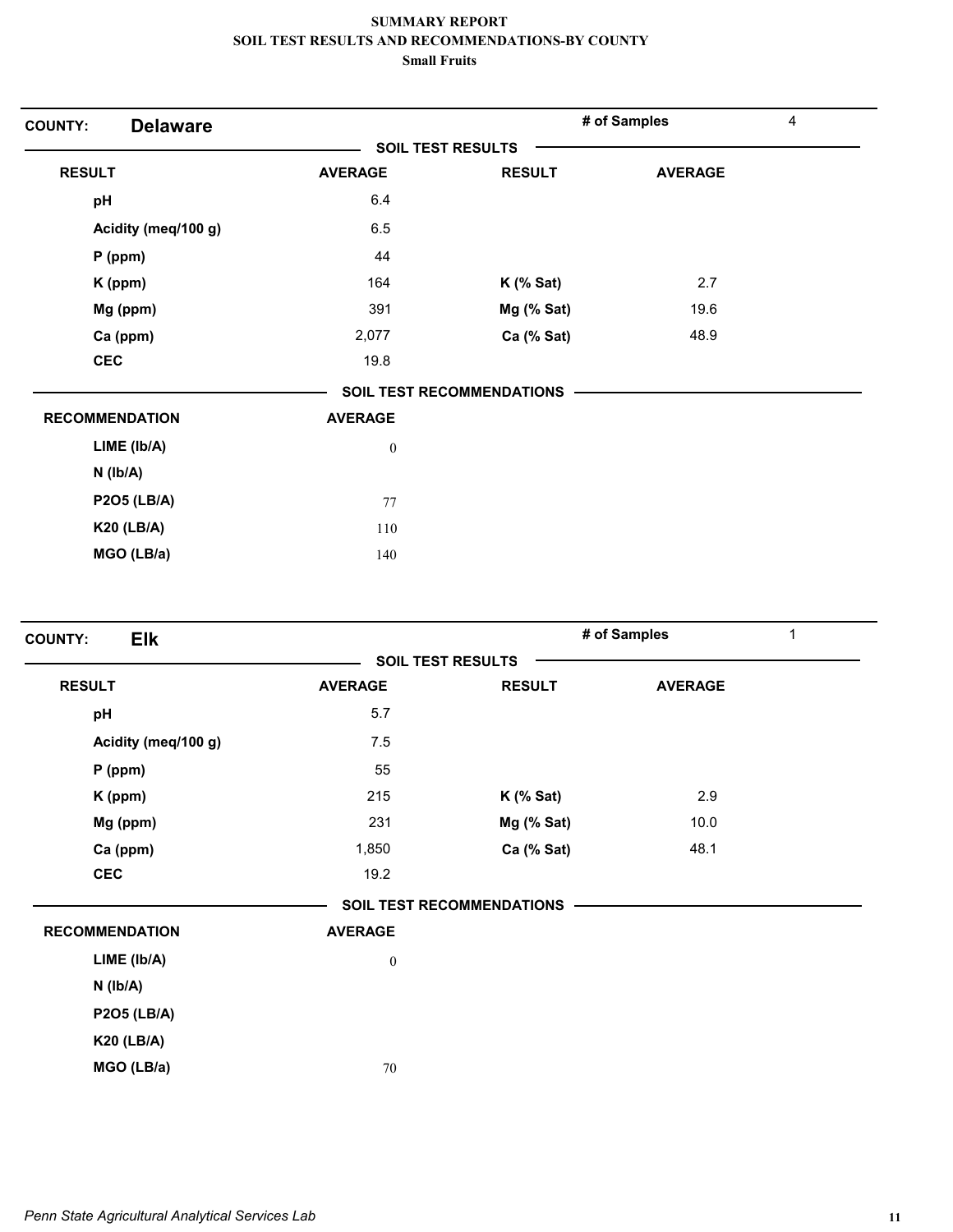| <b>Erie</b><br><b>COUNTY:</b> |                          |                                  | # of Samples   | 56 |
|-------------------------------|--------------------------|----------------------------------|----------------|----|
|                               | <b>SOIL TEST RESULTS</b> |                                  |                |    |
| <b>RESULT</b>                 | <b>AVERAGE</b>           | <b>RESULT</b>                    | <b>AVERAGE</b> |    |
| pH                            | 5.8                      |                                  |                |    |
| Acidity (meq/100 g)           | 4.9                      |                                  |                |    |
| $P$ (ppm)                     | 130                      |                                  |                |    |
| K (ppm)                       | 181                      | $K$ (% Sat)                      | 3.7            |    |
| Mg (ppm)                      | 153                      | Mg (% Sat)                       | 5.1            |    |
| Ca (ppm)                      | 1,409                    | Ca (% Sat)                       | 49.3           |    |
| <b>CEC</b>                    | 13.3                     |                                  |                |    |
|                               |                          | <b>SOIL TEST RECOMMENDATIONS</b> |                |    |
| <b>RECOMMENDATION</b>         | <b>AVERAGE</b>           |                                  |                |    |
| LIME (Ib/A)                   | 1054                     |                                  |                |    |
| $N$ ( $Ib/A$ )                |                          |                                  |                |    |
| <b>P2O5 (LB/A)</b>            | 54                       |                                  |                |    |
| <b>K20 (LB/A)</b>             | 93                       |                                  |                |    |
| MGO (LB/a)                    | 23                       |                                  |                |    |

|                |               |                                                              | 12           |
|----------------|---------------|--------------------------------------------------------------|--------------|
|                |               |                                                              |              |
| <b>AVERAGE</b> | <b>RESULT</b> | <b>AVERAGE</b>                                               |              |
| 6.0            |               |                                                              |              |
| 4.8            |               |                                                              |              |
| 45             |               |                                                              |              |
| 134            | $K$ (% Sat)   | 3.0                                                          |              |
| 104            | Mg (% Sat)    | 2.9                                                          |              |
| 1,241          | Ca (% Sat)    | 52.8                                                         |              |
| 12.0           |               |                                                              |              |
|                |               |                                                              |              |
| <b>AVERAGE</b> |               |                                                              |              |
| 467            |               |                                                              |              |
|                |               |                                                              |              |
| 70             |               |                                                              |              |
| 92             |               |                                                              |              |
| 13             |               |                                                              |              |
|                |               | <b>SOIL TEST RESULTS</b><br><b>SOIL TEST RECOMMENDATIONS</b> | # of Samples |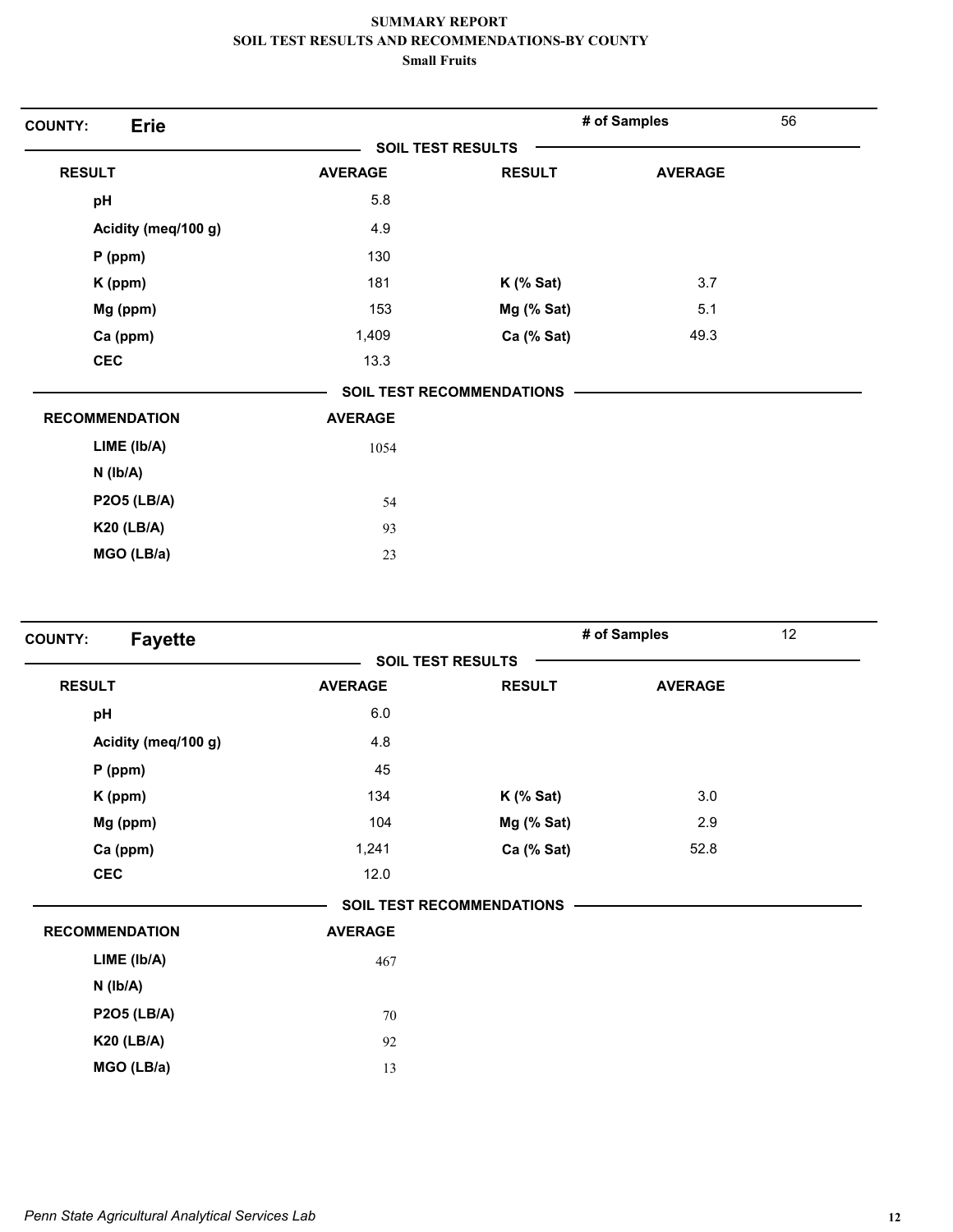| <b>Forest</b><br><b>COUNTY:</b> |                |                                  | # of Samples   | 5 |
|---------------------------------|----------------|----------------------------------|----------------|---|
|                                 |                | <b>SOIL TEST RESULTS</b>         |                |   |
| <b>RESULT</b>                   | <b>AVERAGE</b> | <b>RESULT</b>                    | <b>AVERAGE</b> |   |
| pH                              | 5.8            |                                  |                |   |
| Acidity (meq/100 g)             | 5.6            |                                  |                |   |
| $P$ (ppm)                       | 33             |                                  |                |   |
| K (ppm)                         | 76             | $K$ (% Sat)                      | 2.1            |   |
| Mg (ppm)                        | 100            | Mg (% Sat)                       | 2.8            |   |
| Ca (ppm)                        | 535            | Ca (% Sat)                       | 30.4           |   |
| <b>CEC</b>                      | 9.3            |                                  |                |   |
|                                 |                | <b>SOIL TEST RECOMMENDATIONS</b> |                |   |
| <b>RECOMMENDATION</b>           | <b>AVERAGE</b> |                                  |                |   |
| LIME (lb/A)                     | 2000           |                                  |                |   |
| $N$ ( $Ib/A$ )                  |                |                                  |                |   |
| <b>P2O5 (LB/A)</b>              | 77             |                                  |                |   |
| <b>K20 (LB/A)</b>               | 120            |                                  |                |   |
| MGO (LB/a)                      | 58             |                                  |                |   |

|                          |               |                                  | 9            |
|--------------------------|---------------|----------------------------------|--------------|
| <b>SOIL TEST RESULTS</b> |               |                                  |              |
| <b>AVERAGE</b>           | <b>RESULT</b> | <b>AVERAGE</b>                   |              |
| 6.3                      |               |                                  |              |
| 4.5                      |               |                                  |              |
| 92                       |               |                                  |              |
| 205                      | $K$ (% Sat)   | 3.8                              |              |
| 180                      | Mg (% Sat)    | 1.9                              |              |
| 1,802                    | Ca (% Sat)    | 61.4                             |              |
| 14.8                     |               |                                  |              |
|                          |               |                                  |              |
| <b>AVERAGE</b>           |               |                                  |              |
| $\boldsymbol{0}$         |               |                                  |              |
|                          |               |                                  |              |
| 50                       |               |                                  |              |
| 80                       |               |                                  |              |
| 53                       |               |                                  |              |
|                          |               | <b>SOIL TEST RECOMMENDATIONS</b> | # of Samples |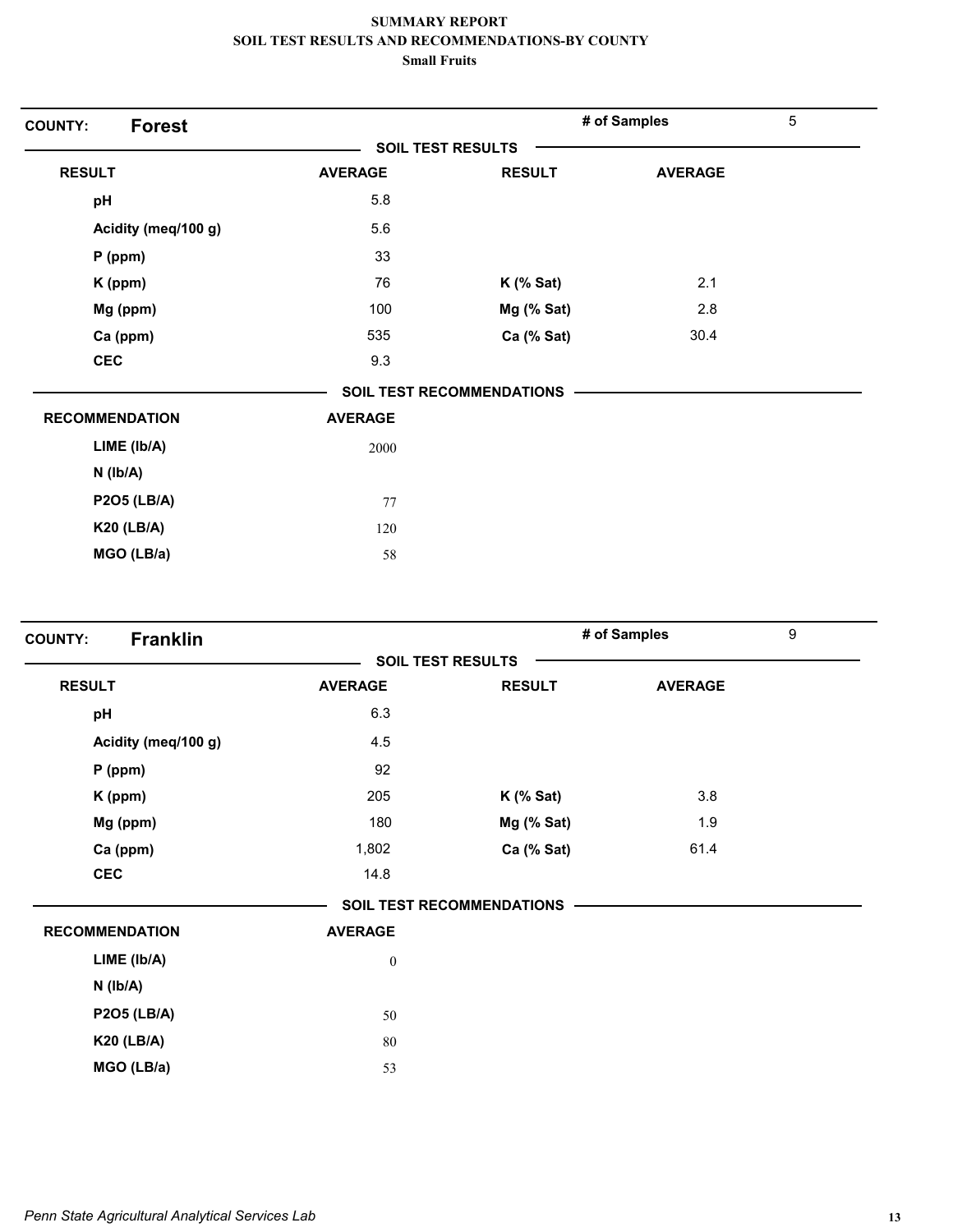| Huntingdon<br><b>COUNTY:</b> |                |                                  | # of Samples   | $\,8\,$ |
|------------------------------|----------------|----------------------------------|----------------|---------|
|                              |                | <b>SOIL TEST RESULTS</b>         |                |         |
| <b>RESULT</b>                | <b>AVERAGE</b> | <b>RESULT</b>                    | <b>AVERAGE</b> |         |
| pH                           | 6.0            |                                  |                |         |
| Acidity (meq/100 g)          | 4.0            |                                  |                |         |
| $P$ (ppm)                    | 93             |                                  |                |         |
| K (ppm)                      | 115            | $K$ (% Sat)                      | 3.3            |         |
| Mg (ppm)                     | 112            | Mg (% Sat)                       | 5.2            |         |
| Ca (ppm)                     | 971            | Ca (% Sat)                       | 49.2           |         |
| <b>CEC</b>                   | 10.0           |                                  |                |         |
|                              |                | <b>SOIL TEST RECOMMENDATIONS</b> |                |         |
| <b>RECOMMENDATION</b>        | <b>AVERAGE</b> |                                  |                |         |
| LIME (lb/A)                  | 625            |                                  |                |         |
| $N$ ( $Ib/A$ )               |                |                                  |                |         |
| <b>P2O5 (LB/A)</b>           | 50             |                                  |                |         |
| <b>K20 (LB/A)</b>            | 120            |                                  |                |         |
| MGO (LB/a)                   | 33             |                                  |                |         |

| Indiana<br><b>COUNTY:</b> |                  |                                  | # of Samples   | $\overline{4}$ |
|---------------------------|------------------|----------------------------------|----------------|----------------|
|                           |                  | <b>SOIL TEST RESULTS</b>         |                |                |
| <b>RESULT</b>             | <b>AVERAGE</b>   | <b>RESULT</b>                    | <b>AVERAGE</b> |                |
| pH                        | 6.4              |                                  |                |                |
| Acidity (meq/100 g)       | 3.3              |                                  |                |                |
| $P$ (ppm)                 | 99               |                                  |                |                |
| K (ppm)                   | 129              | $K$ (% Sat)                      | 2.4            |                |
| Mg (ppm)                  | 266              | Mg (% Sat)                       | 6.7            |                |
| Ca (ppm)                  | 1,736            | Ca (% Sat)                       | 55.2           |                |
| <b>CEC</b>                | 13.8             |                                  |                |                |
|                           |                  | <b>SOIL TEST RECOMMENDATIONS</b> |                |                |
| <b>RECOMMENDATION</b>     | <b>AVERAGE</b>   |                                  |                |                |
| LIME (Ib/A)               | $\boldsymbol{0}$ |                                  |                |                |
| $N$ ( $Ib/A$ )            |                  |                                  |                |                |
| <b>P2O5 (LB/A)</b>        | 90               |                                  |                |                |
| <b>K20 (LB/A)</b>         | 118              |                                  |                |                |
| MGO (LB/a)                | $\boldsymbol{0}$ |                                  |                |                |
|                           |                  |                                  |                |                |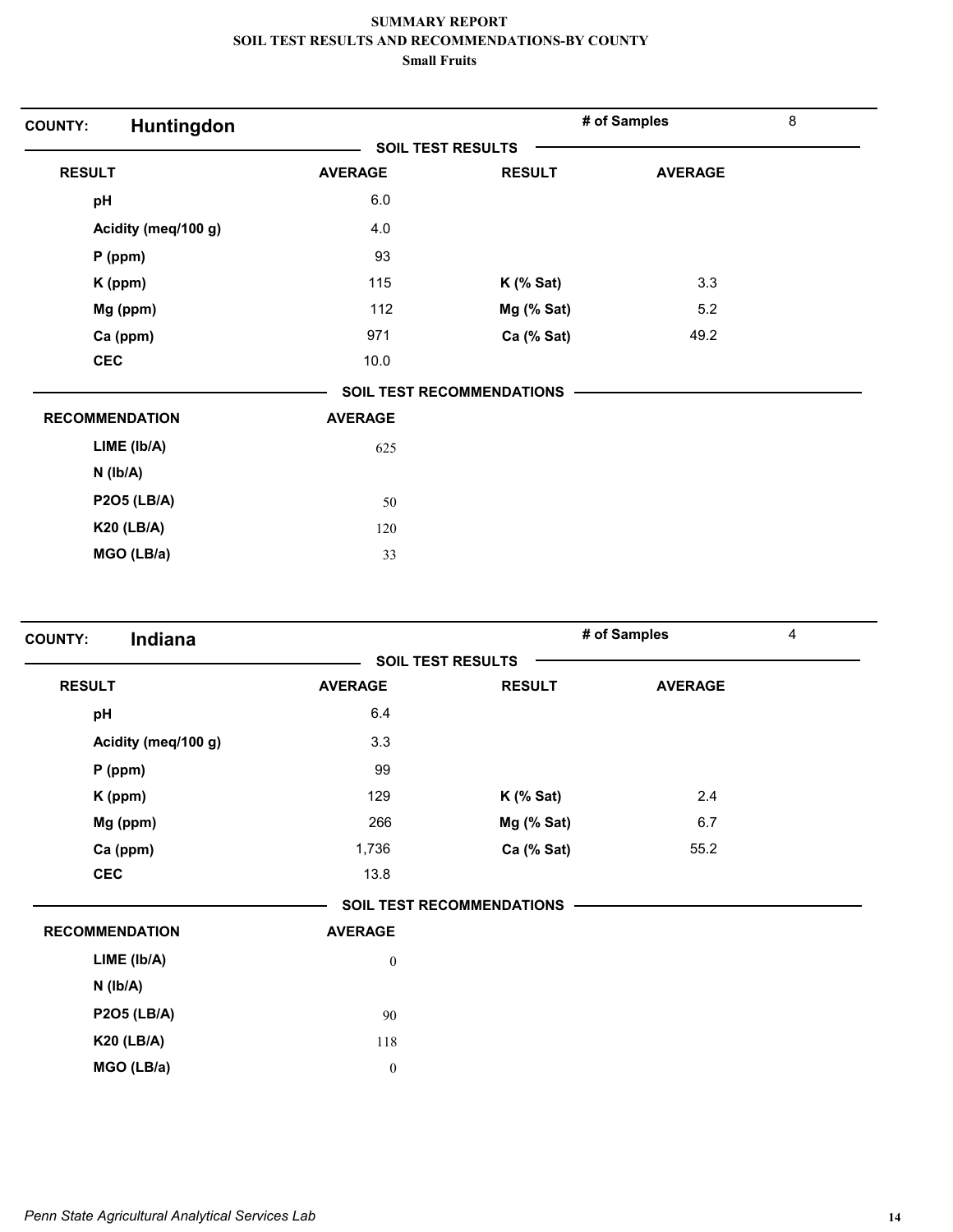| <b>Jefferson</b><br><b>COUNTY:</b> |                          |                                  | # of Samples   | $\overline{5}$ |
|------------------------------------|--------------------------|----------------------------------|----------------|----------------|
|                                    | <b>SOIL TEST RESULTS</b> |                                  |                |                |
| <b>RESULT</b>                      | <b>AVERAGE</b>           | <b>RESULT</b>                    | <b>AVERAGE</b> |                |
| pH                                 | 6.1                      |                                  |                |                |
| Acidity (meq/100 g)                | 4.0                      |                                  |                |                |
| $P$ (ppm)                          | 16                       |                                  |                |                |
| K (ppm)                            | 78                       | $K$ (% Sat)                      | 2.0            |                |
| Mg (ppm)                           | 93                       | Mg (% Sat)                       | 4.0            |                |
| Ca (ppm)                           | 1,056                    | Ca (% Sat)                       | 51.2           |                |
| <b>CEC</b>                         | 10.3                     |                                  |                |                |
|                                    |                          | <b>SOIL TEST RECOMMENDATIONS</b> |                |                |
| <b>RECOMMENDATION</b>              | <b>AVERAGE</b>           |                                  |                |                |
| LIME (lb/A)                        | 1200                     |                                  |                |                |
| $N$ ( $Ib/A$ )                     |                          |                                  |                |                |
| <b>P2O5 (LB/A)</b>                 | 84                       |                                  |                |                |
| <b>K20 (LB/A)</b>                  | 122                      |                                  |                |                |
| MGO (LB/a)                         | 70                       |                                  |                |                |

| <b>JUNIATA</b><br><b>COUNTY:</b> |                          |                                  | # of Samples   | $\overline{2}$ |
|----------------------------------|--------------------------|----------------------------------|----------------|----------------|
|                                  | <b>SOIL TEST RESULTS</b> |                                  |                |                |
| <b>RESULT</b>                    | <b>AVERAGE</b>           | <b>RESULT</b>                    | <b>AVERAGE</b> |                |
| pH                               | 7.2                      |                                  |                |                |
| Acidity (meq/100 g)              | $0.0\,$                  |                                  |                |                |
| $P$ (ppm)                        | 367                      |                                  |                |                |
| K (ppm)                          | 264                      | $K$ (% Sat)                      | 4.3            |                |
| Mg (ppm)                         | 126                      | Mg (% Sat)                       | 6.0            |                |
| Ca (ppm)                         | 3,246                    | Ca (% Sat)                       | 89.0           |                |
| <b>CEC</b>                       | 15.5                     |                                  |                |                |
|                                  |                          | <b>SOIL TEST RECOMMENDATIONS</b> |                |                |
| <b>RECOMMENDATION</b>            | <b>AVERAGE</b>           |                                  |                |                |
| LIME (Ib/A)                      | $\boldsymbol{0}$         |                                  |                |                |
| $N$ ( $lb/A$ )                   |                          |                                  |                |                |
| <b>P2O5 (LB/A)</b>               |                          |                                  |                |                |
| <b>K20 (LB/A)</b>                |                          |                                  |                |                |
| MGO (LB/a)                       | 130                      |                                  |                |                |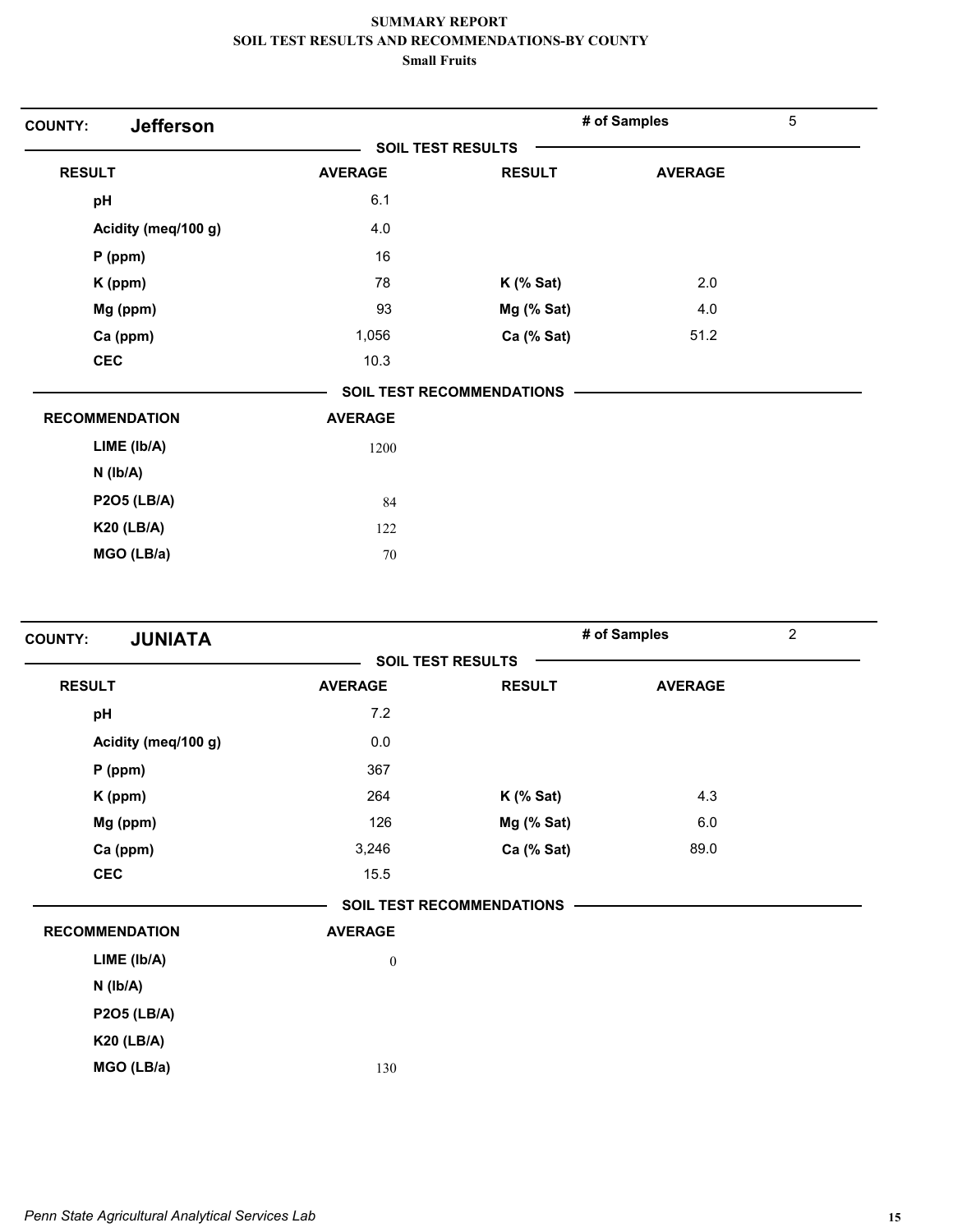| Lackawanna<br><b>COUNTY:</b> |                          |                                  | # of Samples   | $\bf 8$ |
|------------------------------|--------------------------|----------------------------------|----------------|---------|
|                              | <b>SOIL TEST RESULTS</b> |                                  |                |         |
| <b>RESULT</b>                | <b>AVERAGE</b>           | <b>RESULT</b>                    | <b>AVERAGE</b> |         |
| pH                           | 6.2                      |                                  |                |         |
| Acidity (meq/100 g)          | 4.1                      |                                  |                |         |
| $P$ (ppm)                    | 237                      |                                  |                |         |
| K (ppm)                      | 156                      | $K$ (% Sat)                      | 3.7            |         |
| Mg (ppm)                     | 156                      | Mg (% Sat)                       | 2.9            |         |
| Ca (ppm)                     | 1,049                    | Ca (% Sat)                       | 48.7           |         |
| <b>CEC</b>                   | 11.1                     |                                  |                |         |
|                              |                          | <b>SOIL TEST RECOMMENDATIONS</b> |                |         |
| <b>RECOMMENDATION</b>        | <b>AVERAGE</b>           |                                  |                |         |
| LIME (Ib/A)                  | $\boldsymbol{0}$         |                                  |                |         |
| $N$ ( $Ib/A$ )               |                          |                                  |                |         |
| <b>P2O5 (LB/A)</b>           | 70                       |                                  |                |         |
| <b>K20 (LB/A)</b>            | 147                      |                                  |                |         |
| MGO (LB/a)                   | 73                       |                                  |                |         |

| <b>COUNTY:</b><br>Lancaster |                          |                           | $\overline{7}$<br># of Samples |  |  |
|-----------------------------|--------------------------|---------------------------|--------------------------------|--|--|
|                             | <b>SOIL TEST RESULTS</b> |                           |                                |  |  |
| <b>RESULT</b>               | <b>AVERAGE</b>           | <b>RESULT</b>             | <b>AVERAGE</b>                 |  |  |
| pH                          | 5.9                      |                           |                                |  |  |
| Acidity (meq/100 g)         | 6.6                      |                           |                                |  |  |
| $P$ (ppm)                   | 302                      |                           |                                |  |  |
| K (ppm)                     | 245                      | $K$ (% Sat)               | 3.9                            |  |  |
| Mg (ppm)                    | 220                      | Mg (% Sat)                | 2.3                            |  |  |
| Ca (ppm)                    | 1,905                    | Ca (% Sat)                | 49.7                           |  |  |
| <b>CEC</b>                  | 17.7                     |                           |                                |  |  |
|                             |                          | SOIL TEST RECOMMENDATIONS |                                |  |  |
| <b>RECOMMENDATION</b>       | <b>AVERAGE</b>           |                           |                                |  |  |
| LIME (lb/A)                 | 429                      |                           |                                |  |  |
| $N$ ( $lb/A$ )              |                          |                           |                                |  |  |
| <b>P2O5 (LB/A)</b>          |                          |                           |                                |  |  |
| <b>K20 (LB/A)</b>           | 135                      |                           |                                |  |  |
| MGO (LB/a)                  | 67                       |                           |                                |  |  |
|                             |                          |                           |                                |  |  |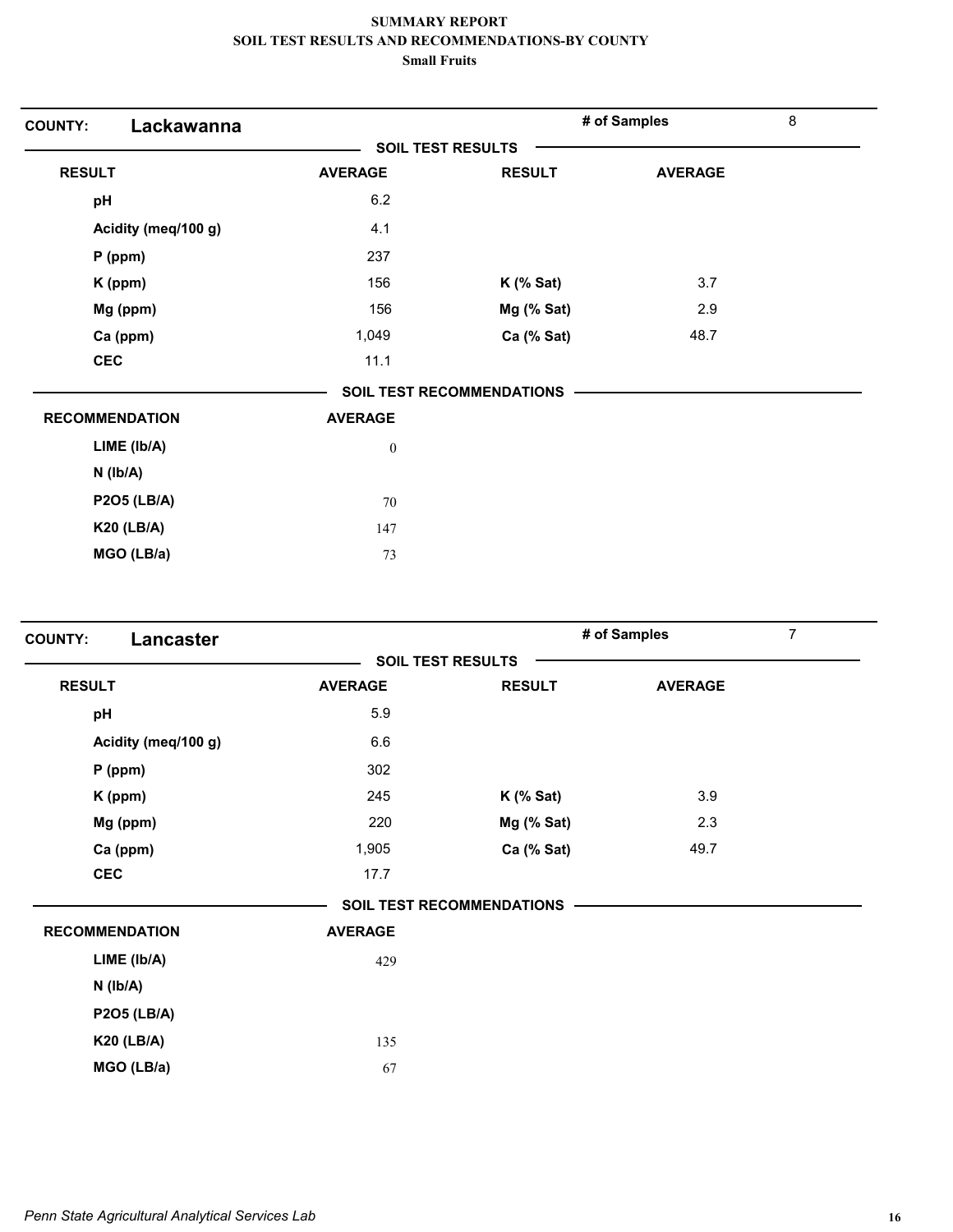| <b>COUNTY:</b><br><b>Lawrence</b> |                |                                  | # of Samples   | 24 |
|-----------------------------------|----------------|----------------------------------|----------------|----|
|                                   |                | <b>SOIL TEST RESULTS</b>         |                |    |
| <b>RESULT</b>                     | <b>AVERAGE</b> | <b>RESULT</b>                    | <b>AVERAGE</b> |    |
| pH                                | 5.5            |                                  |                |    |
| Acidity (meq/100 g)               | 7.1            |                                  |                |    |
| $P$ (ppm)                         | 22             |                                  |                |    |
| K (ppm)                           | 81             | $K$ (% Sat)                      | 1.7            |    |
| Mg (ppm)                          | 103            | Mg (% Sat)                       | 4.1            |    |
| Ca (ppm)                          | 780            | Ca (% Sat)                       | 29.8           |    |
| <b>CEC</b>                        | 12.0           |                                  |                |    |
|                                   |                | <b>SOIL TEST RECOMMENDATIONS</b> |                |    |
| <b>RECOMMENDATION</b>             | <b>AVERAGE</b> |                                  |                |    |
| LIME (Ib/A)                       | 3833           |                                  |                |    |
| $N$ ( $lb/A$ )                    |                |                                  |                |    |
| <b>P2O5 (LB/A)</b>                | 96             |                                  |                |    |
| <b>K20 (LB/A)</b>                 | 149            |                                  |                |    |
| MGO (LB/a)                        | 43             |                                  |                |    |

| Lebanon<br><b>COUNTY:</b> |                          |                                  | # of Samples   | $\overline{2}$ |
|---------------------------|--------------------------|----------------------------------|----------------|----------------|
|                           | <b>SOIL TEST RESULTS</b> |                                  |                |                |
| <b>RESULT</b>             | <b>AVERAGE</b>           | <b>RESULT</b>                    | <b>AVERAGE</b> |                |
| pH                        | 6.6                      |                                  |                |                |
| Acidity (meq/100 g)       | 1.0                      |                                  |                |                |
| $P$ (ppm)                 | 252                      |                                  |                |                |
| K (ppm)                   | 359                      | $K$ (% Sat)                      | 5.0            |                |
| Mg (ppm)                  | 290                      | Mg (% Sat)                       | 14.2           |                |
| Ca (ppm)                  | 3,594                    | Ca (% Sat)                       | 74.8           |                |
| <b>CEC</b>                | 16.0                     |                                  |                |                |
|                           |                          | <b>SOIL TEST RECOMMENDATIONS</b> |                |                |
| <b>RECOMMENDATION</b>     | <b>AVERAGE</b>           |                                  |                |                |
| LIME (lb/A)               | $\boldsymbol{0}$         |                                  |                |                |
| $N$ ( $lb/A$ )            |                          |                                  |                |                |
| <b>P2O5 (LB/A)</b>        |                          |                                  |                |                |
| <b>K20 (LB/A)</b>         | 110                      |                                  |                |                |
| MGO (LB/a)                | $\boldsymbol{0}$         |                                  |                |                |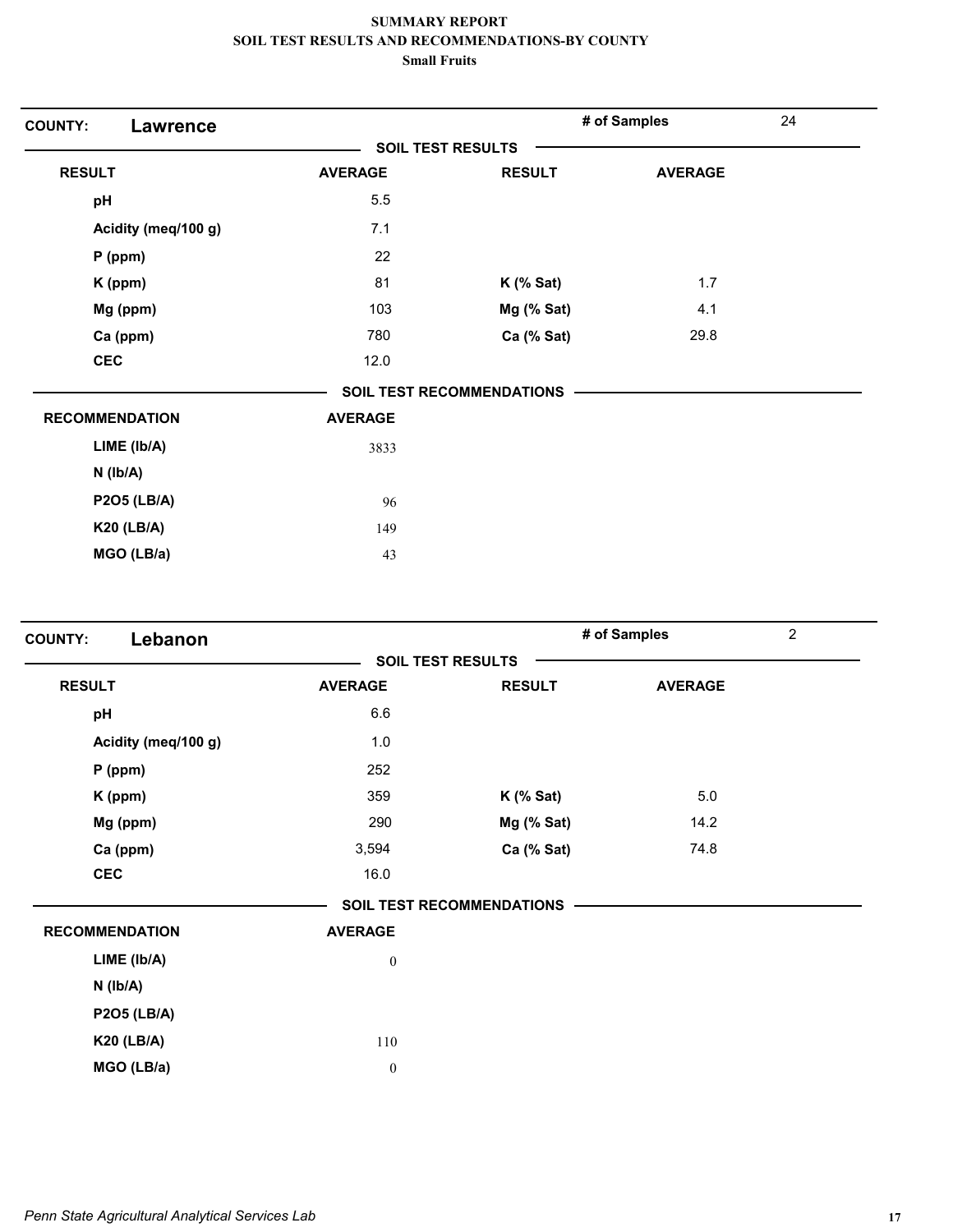| Lehigh<br><b>COUNTY:</b> |                |                           | # of Samples   | 35 |
|--------------------------|----------------|---------------------------|----------------|----|
|                          |                | <b>SOIL TEST RESULTS</b>  |                |    |
| <b>RESULT</b>            | <b>AVERAGE</b> | <b>RESULT</b>             | <b>AVERAGE</b> |    |
| pH                       | 6.5            |                           |                |    |
| Acidity (meq/100 g)      | 2.2            |                           |                |    |
| $P$ (ppm)                | 58             |                           |                |    |
| K (ppm)                  | 133            | $K$ (% Sat)               | 3.4            |    |
| Mg (ppm)                 | 238            | Mg (% Sat)                | 6.5            |    |
| Ca (ppm)                 | 1,231          | Ca (% Sat)                | 55.5           |    |
| <b>CEC</b>               | 10.5           |                           |                |    |
|                          |                | SOIL TEST RECOMMENDATIONS |                |    |
| <b>RECOMMENDATION</b>    | <b>AVERAGE</b> |                           |                |    |
| LIME (lb/A)              | 400            |                           |                |    |
| $N$ ( $Ib/A$ )           |                |                           |                |    |
| <b>P2O5 (LB/A)</b>       | 55             |                           |                |    |
| <b>K20 (LB/A)</b>        | 89             |                           |                |    |
| MGO (LB/a)               | 26             |                           |                |    |

| <b>COUNTY:</b><br>Luzerne |                |                                  | # of Samples   | 22 |
|---------------------------|----------------|----------------------------------|----------------|----|
|                           |                | <b>SOIL TEST RESULTS</b>         |                |    |
| <b>RESULT</b>             | <b>AVERAGE</b> | <b>RESULT</b>                    | <b>AVERAGE</b> |    |
| pH                        | 5.6            |                                  |                |    |
| Acidity (meq/100 g)       | 6.3            |                                  |                |    |
| $P$ (ppm)                 | 140            |                                  |                |    |
| K (ppm)                   | 106            | $K$ (% Sat)                      | 2.5            |    |
| Mg (ppm)                  | 98             | Mg (% Sat)                       | 6.9            |    |
| Ca (ppm)                  | 900            | Ca (% Sat)                       | 37.3           |    |
| <b>CEC</b>                | 11.9           |                                  |                |    |
|                           |                | <b>SOIL TEST RECOMMENDATIONS</b> |                |    |
| <b>RECOMMENDATION</b>     | <b>AVERAGE</b> |                                  |                |    |
| LIME (Ib/A)               | 1318           |                                  |                |    |
| $N$ ( $Ib/A$ )            |                |                                  |                |    |
| <b>P2O5 (LB/A)</b>        | 50             |                                  |                |    |
| <b>K20 (LB/A)</b>         | 126            |                                  |                |    |
| MGO (LB/a)                | 84             |                                  |                |    |
|                           |                |                                  |                |    |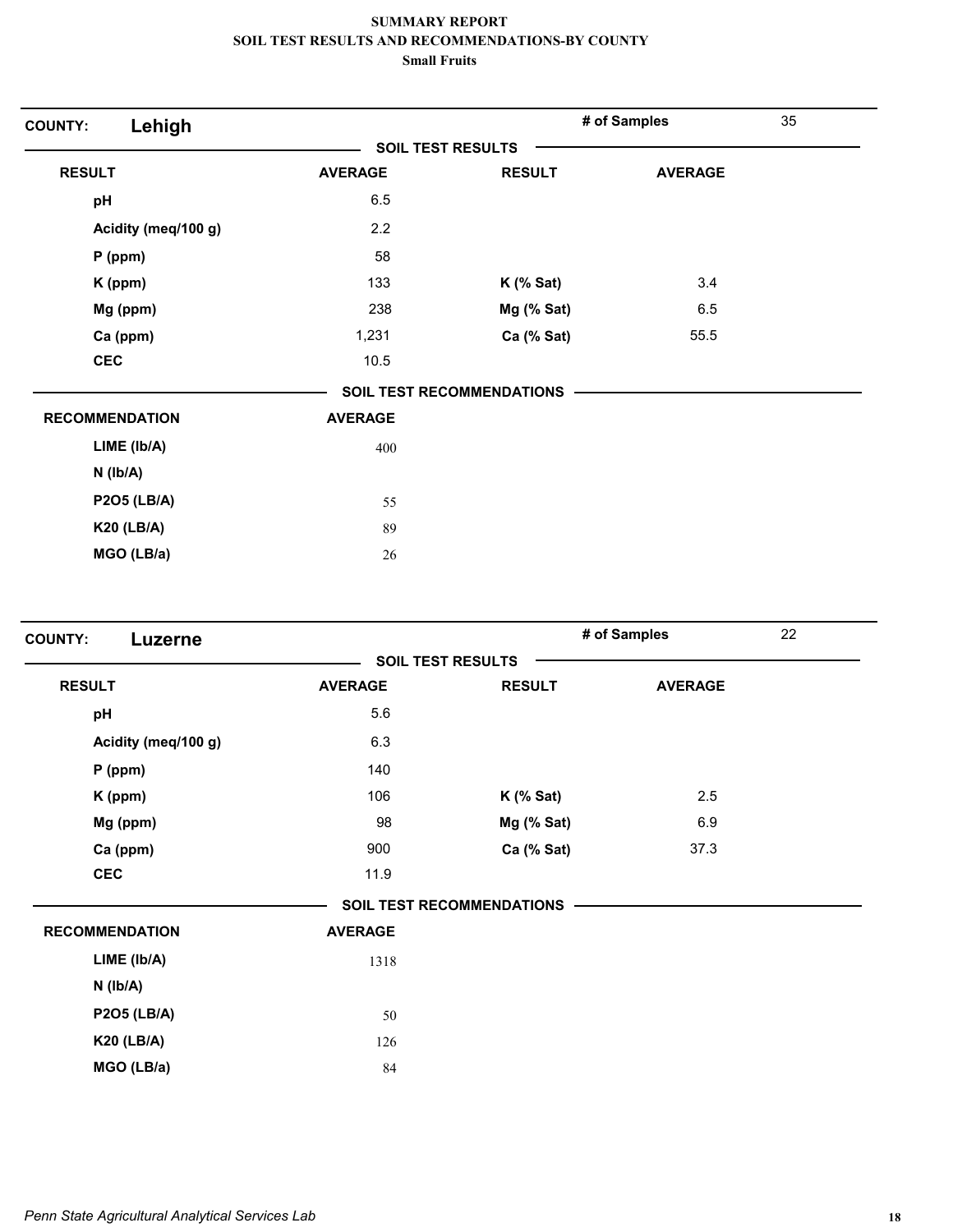| Lycoming<br><b>COUNTY:</b> |                          |                                  | # of Samples   | 7 |
|----------------------------|--------------------------|----------------------------------|----------------|---|
|                            | <b>SOIL TEST RESULTS</b> |                                  |                |   |
| <b>RESULT</b>              | <b>AVERAGE</b>           | <b>RESULT</b>                    | <b>AVERAGE</b> |   |
| pH                         | 5.6                      |                                  |                |   |
| Acidity (meq/100 g)        | 5.4                      |                                  |                |   |
| $P$ (ppm)                  | 290                      |                                  |                |   |
| K (ppm)                    | 219                      | $K$ (% Sat)                      | 4.4            |   |
| Mg (ppm)                   | 147                      | Mg (% Sat)                       | 3.1            |   |
| Ca (ppm)                   | 1,233                    | Ca (% Sat)                       | 37.0           |   |
| <b>CEC</b>                 | 12.7                     |                                  |                |   |
|                            |                          | <b>SOIL TEST RECOMMENDATIONS</b> |                |   |
| <b>RECOMMENDATION</b>      | <b>AVERAGE</b>           |                                  |                |   |
| LIME (Ib/A)                | $\boldsymbol{0}$         |                                  |                |   |
| $N$ ( $lb/A$ )             |                          |                                  |                |   |
| <b>P2O5 (LB/A)</b>         |                          |                                  |                |   |
| <b>K20 (LB/A)</b>          | 113                      |                                  |                |   |
| MGO (LB/a)                 | 145                      |                                  |                |   |

| <b>McKean</b><br><b>COUNTY:</b> |                  |                                  | # of Samples   | 1 |
|---------------------------------|------------------|----------------------------------|----------------|---|
|                                 |                  | <b>SOIL TEST RESULTS</b>         |                |   |
| <b>RESULT</b>                   | <b>AVERAGE</b>   | <b>RESULT</b>                    | <b>AVERAGE</b> |   |
| pH                              | 7.6              |                                  |                |   |
| Acidity (meq/100 g)             | 0.0              |                                  |                |   |
| $P$ (ppm)                       | 72               |                                  |                |   |
| K (ppm)                         | 121              | $K$ (% Sat)                      | 1.6            |   |
| Mg (ppm)                        | 519              | Mg (% Sat)                       | 22.0           |   |
| Ca (ppm)                        | 4,155            | Ca (% Sat)                       | 76.4           |   |
| <b>CEC</b>                      | 19.6             |                                  |                |   |
|                                 |                  | <b>SOIL TEST RECOMMENDATIONS</b> |                |   |
| <b>RECOMMENDATION</b>           | <b>AVERAGE</b>   |                                  |                |   |
| LIME (lb/A)                     | $\boldsymbol{0}$ |                                  |                |   |
| $N$ ( $lb/A$ )                  |                  |                                  |                |   |
| <b>P2O5 (LB/A)</b>              |                  |                                  |                |   |
| <b>K20 (LB/A)</b>               | 75               |                                  |                |   |
| MGO (LB/a)                      |                  |                                  |                |   |
|                                 |                  |                                  |                |   |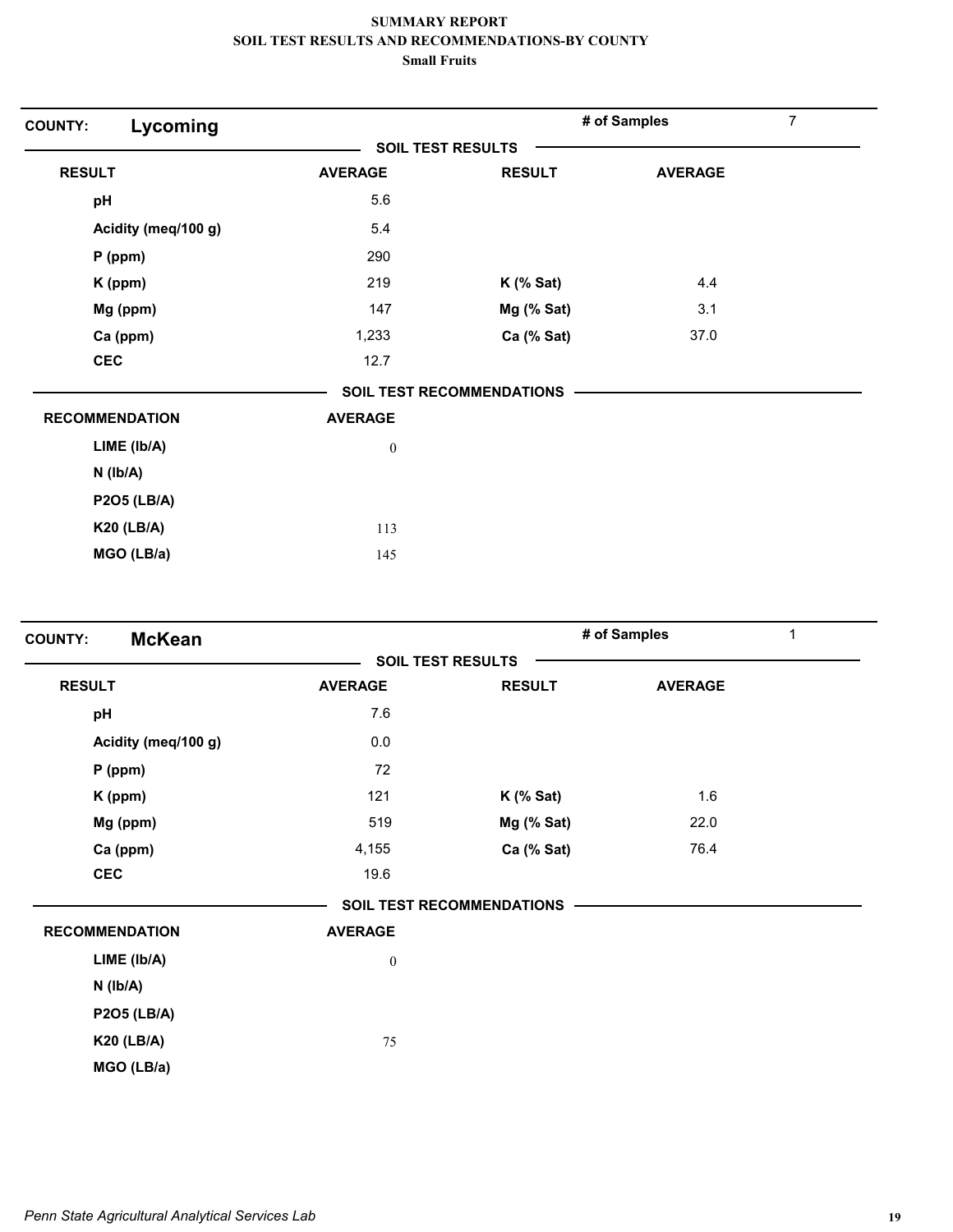| <b>Mercer</b><br><b>COUNTY:</b> |                |                                  | # of Samples   | 8 |
|---------------------------------|----------------|----------------------------------|----------------|---|
|                                 |                | <b>SOIL TEST RESULTS</b>         |                |   |
| <b>RESULT</b>                   | <b>AVERAGE</b> | <b>RESULT</b>                    | <b>AVERAGE</b> |   |
| pH                              | 6.4            |                                  |                |   |
| Acidity (meq/100 g)             | 2.7            |                                  |                |   |
| $P$ (ppm)                       | 66             |                                  |                |   |
| K (ppm)                         | 100            | $K$ (% Sat)                      | 2.2            |   |
| Mg (ppm)                        | 104            | Mg (% Sat)                       | 4.5            |   |
| Ca (ppm)                        | 1,503          | Ca (% Sat)                       | 59.9           |   |
| <b>CEC</b>                      | 11.4           |                                  |                |   |
|                                 |                | <b>SOIL TEST RECOMMENDATIONS</b> |                |   |
| <b>RECOMMENDATION</b>           | <b>AVERAGE</b> |                                  |                |   |
| LIME (Ib/A)                     | 625            |                                  |                |   |
| $N$ ( $lb/A$ )                  |                |                                  |                |   |
| <b>P2O5 (LB/A)</b>              | 63             |                                  |                |   |
| <b>K20 (LB/A)</b>               | 120            |                                  |                |   |
| MGO (LB/a)                      | 61             |                                  |                |   |

| <b>Mifflin</b><br><b>COUNTY:</b> |                  |                           | # of Samples   | 3 |
|----------------------------------|------------------|---------------------------|----------------|---|
|                                  |                  | <b>SOIL TEST RESULTS</b>  |                |   |
| <b>RESULT</b>                    | <b>AVERAGE</b>   | <b>RESULT</b>             | <b>AVERAGE</b> |   |
| pH                               | 7.6              |                           |                |   |
| Acidity (meq/100 g)              | 0.0              |                           |                |   |
| $P$ (ppm)                        | 330              |                           |                |   |
| K (ppm)                          | 486              | $K$ (% Sat)               | 6.1            |   |
| Mg (ppm)                         | 326              | Mg (% Sat)                | 21.6           |   |
| Ca (ppm)                         | 4,741            | Ca (% Sat)                | 79.9           |   |
| CEC                              | 18.4             |                           |                |   |
|                                  |                  | SOIL TEST RECOMMENDATIONS |                |   |
| <b>RECOMMENDATION</b>            | <b>AVERAGE</b>   |                           |                |   |
| LIME (Ib/A)                      | $\boldsymbol{0}$ |                           |                |   |
| $N$ ( $Ib/A$ )                   |                  |                           |                |   |
| <b>P2O5 (LB/A)</b>               |                  |                           |                |   |
| <b>K20 (LB/A)</b>                |                  |                           |                |   |
| MGO (LB/a)                       | 70               |                           |                |   |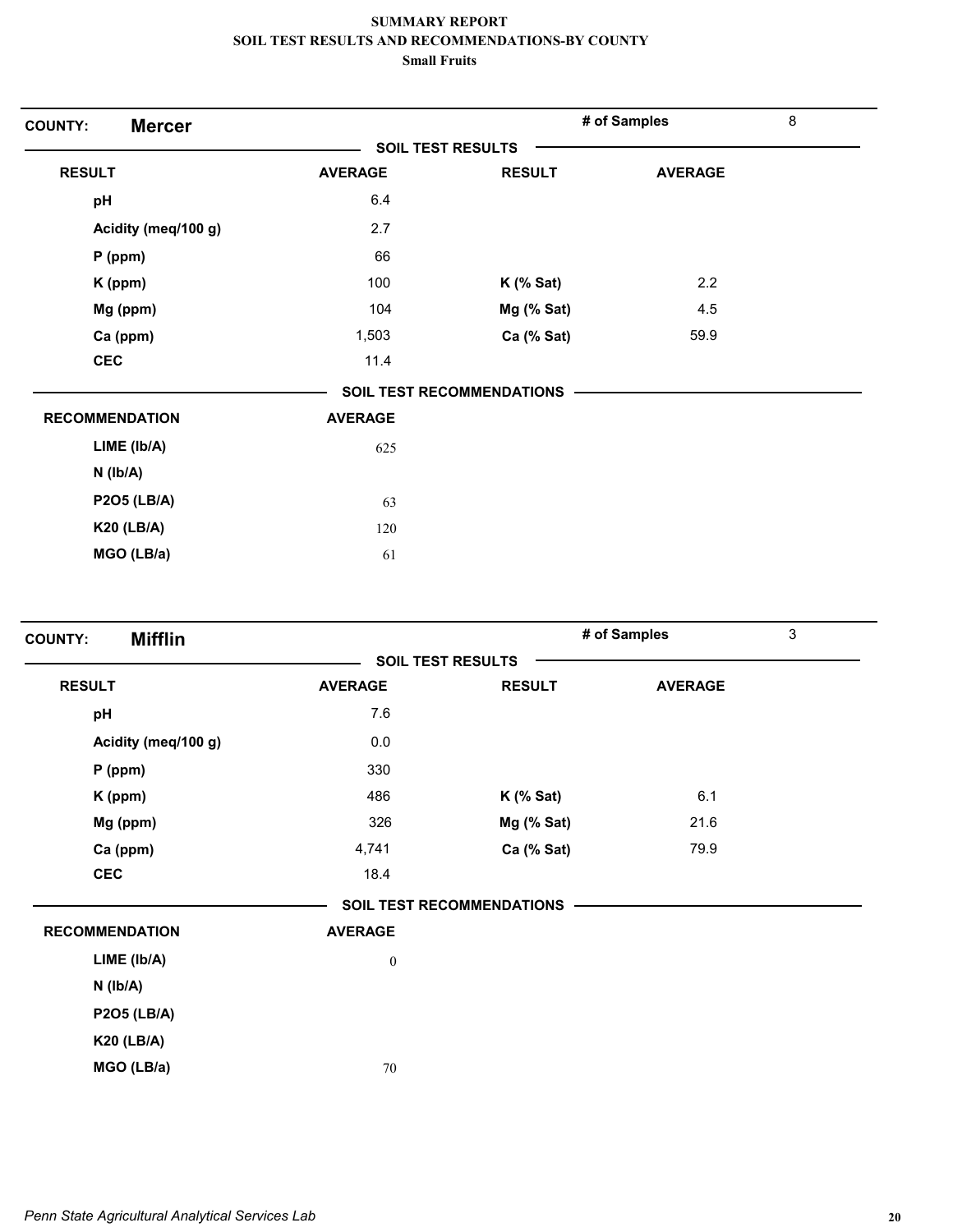| <b>Monroe</b><br><b>COUNTY:</b> |                          |                                  | # of Samples   | $\mathbf{3}$ |
|---------------------------------|--------------------------|----------------------------------|----------------|--------------|
|                                 | <b>SOIL TEST RESULTS</b> |                                  |                |              |
| <b>RESULT</b>                   | <b>AVERAGE</b>           | <b>RESULT</b>                    | <b>AVERAGE</b> |              |
| pH                              | 6.3                      |                                  |                |              |
| Acidity (meq/100 g)             | 4.9                      |                                  |                |              |
| $P$ (ppm)                       | 77                       |                                  |                |              |
| K (ppm)                         | 82                       | $K$ (% Sat)                      | 2.1            |              |
| Mg (ppm)                        | 197                      | Mg (% Sat)                       | 1.9            |              |
| Ca (ppm)                        | 912                      | Ca (% Sat)                       | 49.1           |              |
| <b>CEC</b>                      | 11.3                     |                                  |                |              |
|                                 |                          | <b>SOIL TEST RECOMMENDATIONS</b> |                |              |
| <b>RECOMMENDATION</b>           | <b>AVERAGE</b>           |                                  |                |              |
| LIME (Ib/A)                     | $\boldsymbol{0}$         |                                  |                |              |
| $N$ ( $lb/A$ )                  |                          |                                  |                |              |
| <b>P2O5 (LB/A)</b>              | 100                      |                                  |                |              |
| <b>K20 (LB/A)</b>               | 115                      |                                  |                |              |
| MGO (LB/a)                      | 90                       |                                  |                |              |

| <b>Montgomery</b><br><b>COUNTY:</b> |                |                                  | # of Samples   | 22 |
|-------------------------------------|----------------|----------------------------------|----------------|----|
|                                     |                | <b>SOIL TEST RESULTS</b>         |                |    |
| <b>RESULT</b>                       | <b>AVERAGE</b> | <b>RESULT</b>                    | <b>AVERAGE</b> |    |
| pH                                  | 6.5            |                                  |                |    |
| Acidity (meq/100 g)                 | 2.7            |                                  |                |    |
| $P$ (ppm)                           | 123            |                                  |                |    |
| K (ppm)                             | 198            | $K$ (% Sat)                      | 3.4            |    |
| Mg (ppm)                            | 313            | Mg (% Sat)                       | 5.3            |    |
| Ca (ppm)                            | 1,902          | Ca (% Sat)                       | 61.2           |    |
| <b>CEC</b>                          | 15.1           |                                  |                |    |
|                                     |                | <b>SOIL TEST RECOMMENDATIONS</b> |                |    |
| <b>RECOMMENDATION</b>               | <b>AVERAGE</b> |                                  |                |    |
| LIME (Ib/A)                         | 500            |                                  |                |    |
| $N$ ( $Ib/A$ )                      |                |                                  |                |    |
| <b>P2O5 (LB/A)</b>                  | 66             |                                  |                |    |
| <b>K20 (LB/A)</b>                   | 115            |                                  |                |    |
| MGO (LB/a)                          | 41             |                                  |                |    |
|                                     |                |                                  |                |    |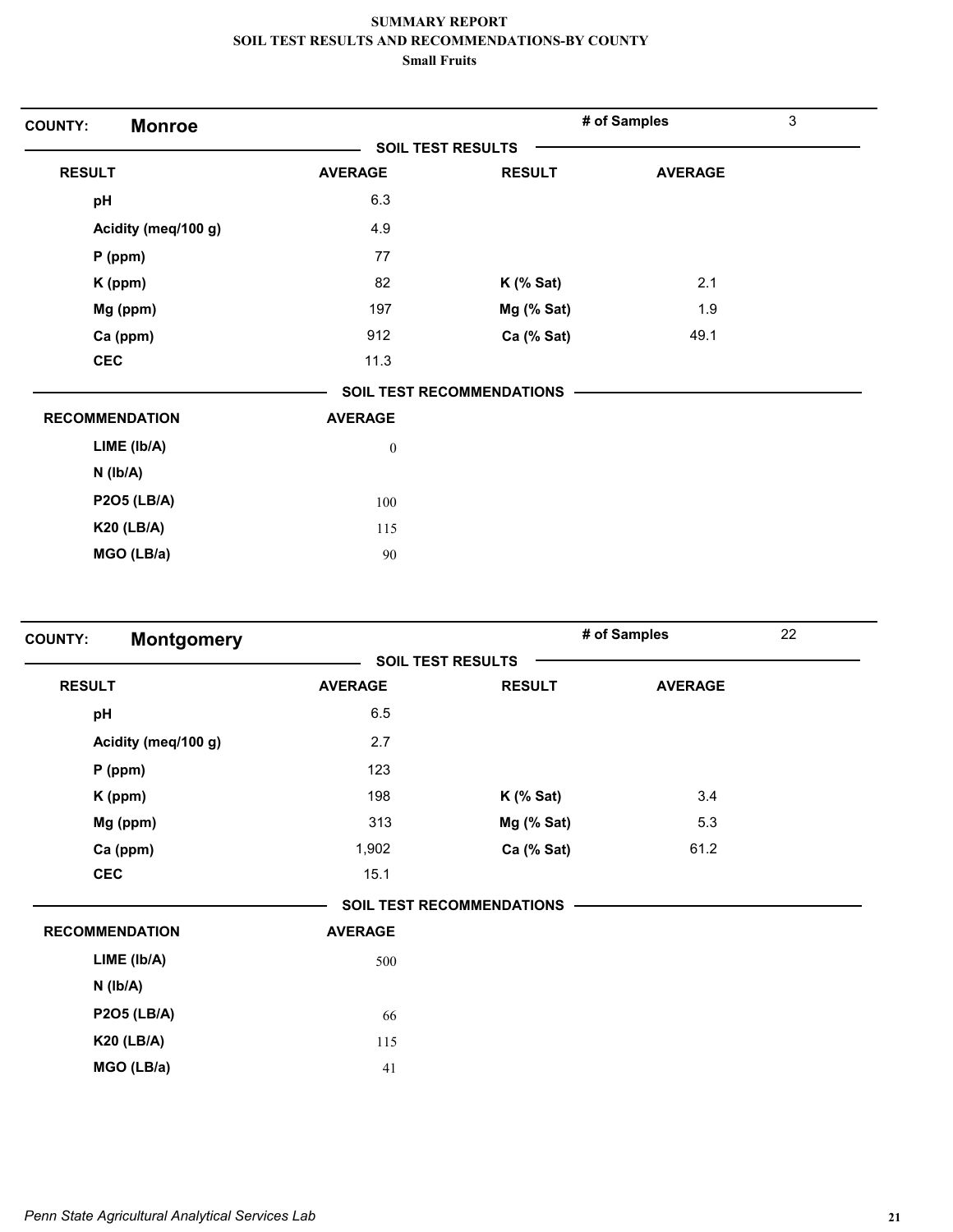| <b>Montour</b><br><b>COUNTY:</b> |                          |                           | # of Samples   | $5\phantom{.0}$ |
|----------------------------------|--------------------------|---------------------------|----------------|-----------------|
|                                  | <b>SOIL TEST RESULTS</b> |                           |                |                 |
| <b>RESULT</b>                    | <b>AVERAGE</b>           | <b>RESULT</b>             | <b>AVERAGE</b> |                 |
| pH                               | 6.9                      |                           |                |                 |
| Acidity (meq/100 g)              | 3.9                      |                           |                |                 |
| P (ppm)                          | 301                      |                           |                |                 |
| K (ppm)                          | 117                      | $K$ (% Sat)               | 1.8            |                 |
| Mg (ppm)                         | 202                      | Mg (% Sat)                | 2.7            |                 |
| Ca (ppm)                         | 3,268                    | Ca (% Sat)                | 72.2           |                 |
| <b>CEC</b>                       | 17.2                     |                           |                |                 |
|                                  |                          | SOIL TEST RECOMMENDATIONS |                |                 |
| <b>RECOMMENDATION</b>            | <b>AVERAGE</b>           |                           |                |                 |
| LIME (lb/A)                      | $\boldsymbol{0}$         |                           |                |                 |
| $N$ ( $lb/A$ )                   |                          |                           |                |                 |
| <b>P2O5 (LB/A)</b>               |                          |                           |                |                 |
| <b>K20 (LB/A)</b>                | 118                      |                           |                |                 |
| MGO (LB/a)                       | 60                       |                           |                |                 |

| Northampton<br><b>COUNTY:</b> |                  |                           | # of Samples   | 5 |
|-------------------------------|------------------|---------------------------|----------------|---|
|                               |                  | <b>SOIL TEST RESULTS</b>  |                |   |
| <b>RESULT</b>                 | <b>AVERAGE</b>   | <b>RESULT</b>             | <b>AVERAGE</b> |   |
| pH                            | 7.0              |                           |                |   |
| Acidity (meq/100 g)           | 1.5              |                           |                |   |
| $P$ (ppm)                     | 337              |                           |                |   |
| K (ppm)                       | 265              | $K$ (% Sat)               | 4.2            |   |
| Mg (ppm)                      | 402              | Mg (% Sat)                | 6.5            |   |
| Ca (ppm)                      | 4,236            | Ca (% Sat)                | 67.3           |   |
| <b>CEC</b>                    | 17.0             |                           |                |   |
|                               |                  | SOIL TEST RECOMMENDATIONS |                |   |
| <b>RECOMMENDATION</b>         | <b>AVERAGE</b>   |                           |                |   |
| LIME (lb/A)                   | $\boldsymbol{0}$ |                           |                |   |
| $N$ ( $lb/A$ )                |                  |                           |                |   |
| <b>P2O5 (LB/A)</b>            |                  |                           |                |   |
| <b>K20 (LB/A)</b>             | 60               |                           |                |   |
| MGO (LB/a)                    | 77               |                           |                |   |
|                               |                  |                           |                |   |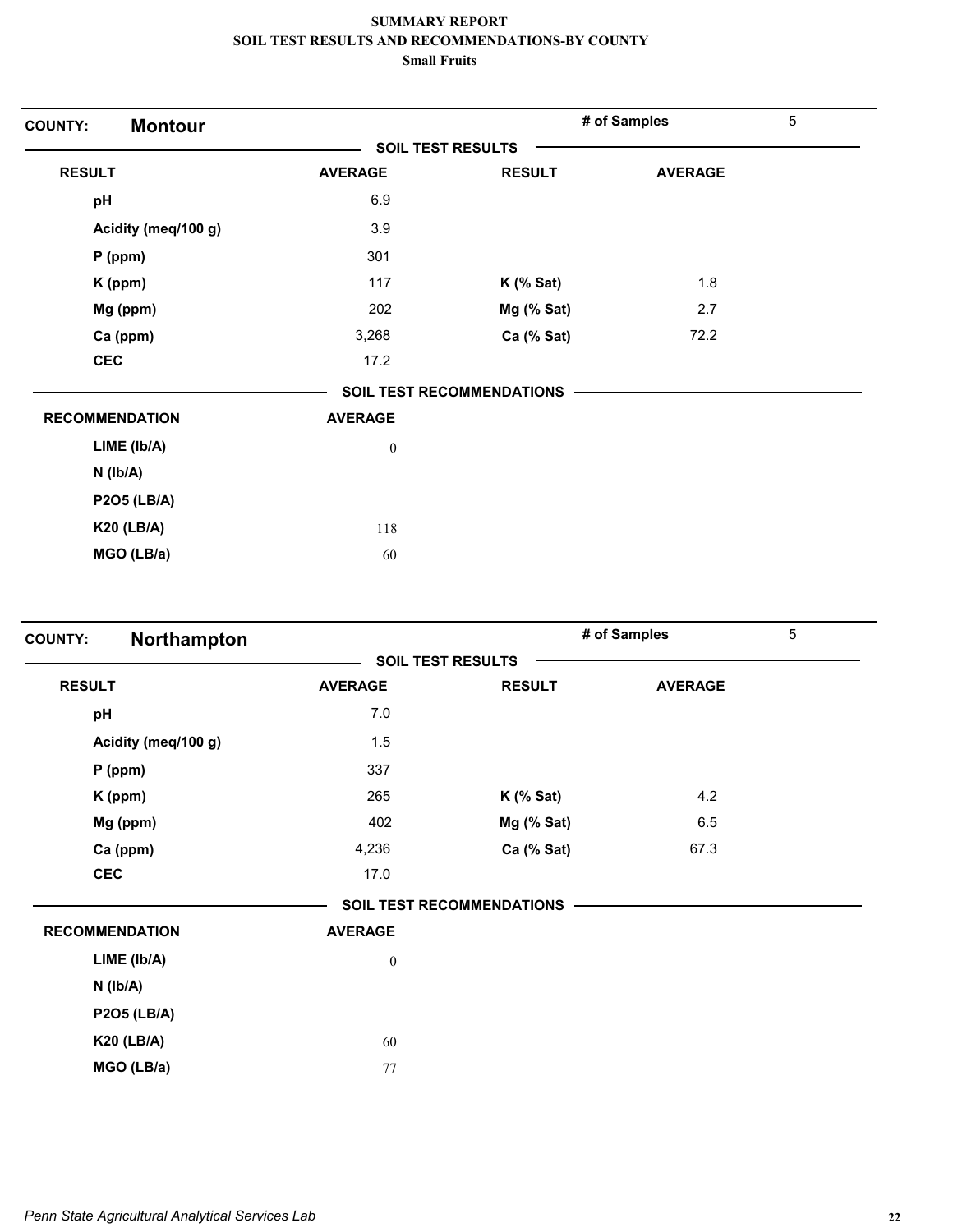| <b>COUNTY:</b> | Northumberland        |                |                                  | # of Samples   | 1 |
|----------------|-----------------------|----------------|----------------------------------|----------------|---|
|                |                       |                | <b>SOIL TEST RESULTS</b>         |                |   |
| <b>RESULT</b>  |                       | <b>AVERAGE</b> | <b>RESULT</b>                    | <b>AVERAGE</b> |   |
| pH             |                       | 6.0            |                                  |                |   |
|                | Acidity (meq/100 g)   | 3.9            |                                  |                |   |
|                | $P$ (ppm)             | 83             |                                  |                |   |
|                | K (ppm)               | 186            | $K$ (% Sat)                      | 4.9            |   |
|                | Mg (ppm)              | 99             | Mg (% Sat)                       | 8.4            |   |
|                | Ca (ppm)              | 920            | Ca (% Sat)                       | 46.9           |   |
| <b>CEC</b>     |                       | 9.8            |                                  |                |   |
|                |                       |                | <b>SOIL TEST RECOMMENDATIONS</b> |                |   |
|                | <b>RECOMMENDATION</b> | <b>AVERAGE</b> |                                  |                |   |
|                | LIME (Ib/A)           | 3000           |                                  |                |   |
|                | $N$ ( $lb/A$ )        |                |                                  |                |   |
|                | <b>P2O5 (LB/A)</b>    |                |                                  |                |   |
|                | <b>K20 (LB/A)</b>     |                |                                  |                |   |
|                | MGO (LB/a)            | 50             |                                  |                |   |
|                |                       |                |                                  |                |   |

| <b>Perry</b><br><b>COUNTY:</b> |                  |                           | # of Samples   | 9 |
|--------------------------------|------------------|---------------------------|----------------|---|
|                                |                  | <b>SOIL TEST RESULTS</b>  |                |   |
| <b>RESULT</b>                  | <b>AVERAGE</b>   | <b>RESULT</b>             | <b>AVERAGE</b> |   |
| pH                             | 6.5              |                           |                |   |
| Acidity (meq/100 g)            | 3.0              |                           |                |   |
| $P$ (ppm)                      | 174              |                           |                |   |
| K (ppm)                        | 129              | $K$ (% Sat)               | 2.6            |   |
| Mg (ppm)                       | 141              | Mg (% Sat)                | 3.4            |   |
| Ca (ppm)                       | 2,051            | Ca (% Sat)                | 63.3           |   |
| <b>CEC</b>                     | 13.5             |                           |                |   |
|                                |                  | SOIL TEST RECOMMENDATIONS |                |   |
| <b>RECOMMENDATION</b>          | <b>AVERAGE</b>   |                           |                |   |
| LIME (lb/A)                    | $\boldsymbol{0}$ |                           |                |   |
| $N$ ( $Ib/A$ )                 |                  |                           |                |   |
| <b>P2O5 (LB/A)</b>             |                  |                           |                |   |
| <b>K20 (LB/A)</b>              | 76               |                           |                |   |
| MGO (LB/a)                     | 16               |                           |                |   |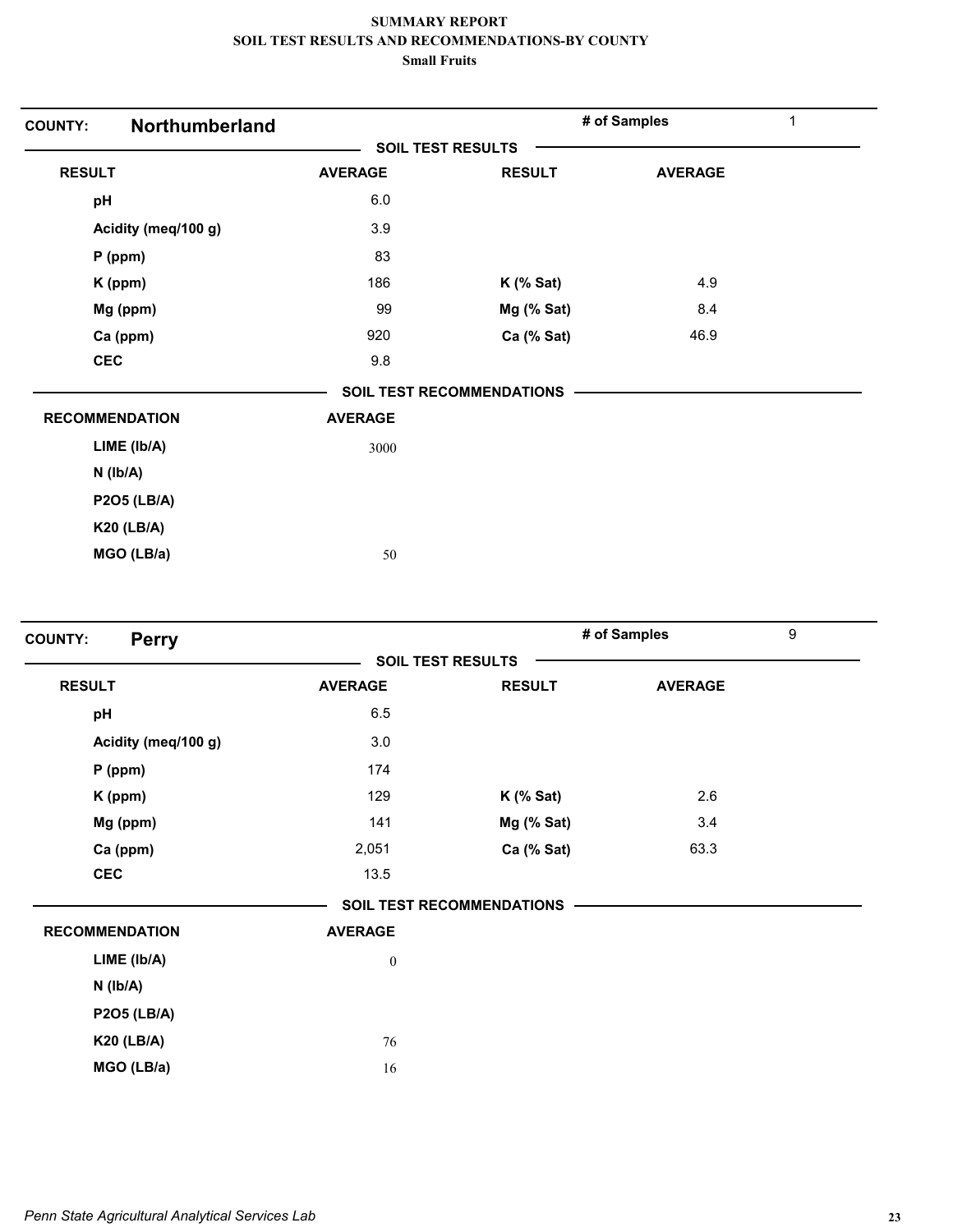| Philadelphia<br><b>COUNTY:</b> |                  |                                  | # of Samples   | $\overline{2}$ |
|--------------------------------|------------------|----------------------------------|----------------|----------------|
|                                |                  | <b>SOIL TEST RESULTS</b>         |                |                |
| <b>RESULT</b>                  | <b>AVERAGE</b>   | <b>RESULT</b>                    | <b>AVERAGE</b> |                |
| pH                             | 6.9              |                                  |                |                |
| Acidity (meq/100 g)            | 0.0              |                                  |                |                |
| $P$ (ppm)                      | 147              |                                  |                |                |
| K (ppm)                        | 274              | $K$ (% Sat)                      | 4.3            |                |
| Mg (ppm)                       | 366              | Mg (% Sat)                       | 19.1           |                |
| Ca (ppm)                       | 3,057            | Ca (% Sat)                       | 77.5           |                |
| <b>CEC</b>                     | 16.5             |                                  |                |                |
|                                |                  | <b>SOIL TEST RECOMMENDATIONS</b> |                |                |
| <b>RECOMMENDATION</b>          | <b>AVERAGE</b>   |                                  |                |                |
| $LIME$ ( $lb/A$ )              | $\boldsymbol{0}$ |                                  |                |                |
| $N$ ( $lb/A$ )                 |                  |                                  |                |                |
| <b>P2O5 (LB/A)</b>             |                  |                                  |                |                |
| <b>K20 (LB/A)</b>              |                  |                                  |                |                |
| MGO (LB/a)                     |                  |                                  |                |                |

| <b>Pike</b><br><b>COUNTY:</b> |                  |                                  | # of Samples   | $\overline{2}$ |
|-------------------------------|------------------|----------------------------------|----------------|----------------|
|                               |                  | <b>SOIL TEST RESULTS</b>         |                |                |
| <b>RESULT</b>                 | <b>AVERAGE</b>   | <b>RESULT</b>                    | <b>AVERAGE</b> |                |
| pH                            | 6.6              |                                  |                |                |
| Acidity (meq/100 g)           | 1.7              |                                  |                |                |
| $P$ (ppm)                     | 306              |                                  |                |                |
| K (ppm)                       | 127              | $K$ (% Sat)                      | 2.7            |                |
| Mg (ppm)                      | 118              | Mg (% Sat)                       | 9.7            |                |
| Ca (ppm)                      | 1,706            | Ca (% Sat)                       | 71.5           |                |
| <b>CEC</b>                    | 11.5             |                                  |                |                |
|                               |                  | <b>SOIL TEST RECOMMENDATIONS</b> |                |                |
| <b>RECOMMENDATION</b>         | <b>AVERAGE</b>   |                                  |                |                |
| LIME (Ib/A)                   | $\boldsymbol{0}$ |                                  |                |                |
| $N$ ( $lb/A$ )                |                  |                                  |                |                |
| <b>P2O5 (LB/A)</b>            |                  |                                  |                |                |
| <b>K20 (LB/A)</b>             | 120              |                                  |                |                |
| MGO (LB/a)                    | 15               |                                  |                |                |
|                               |                  |                                  |                |                |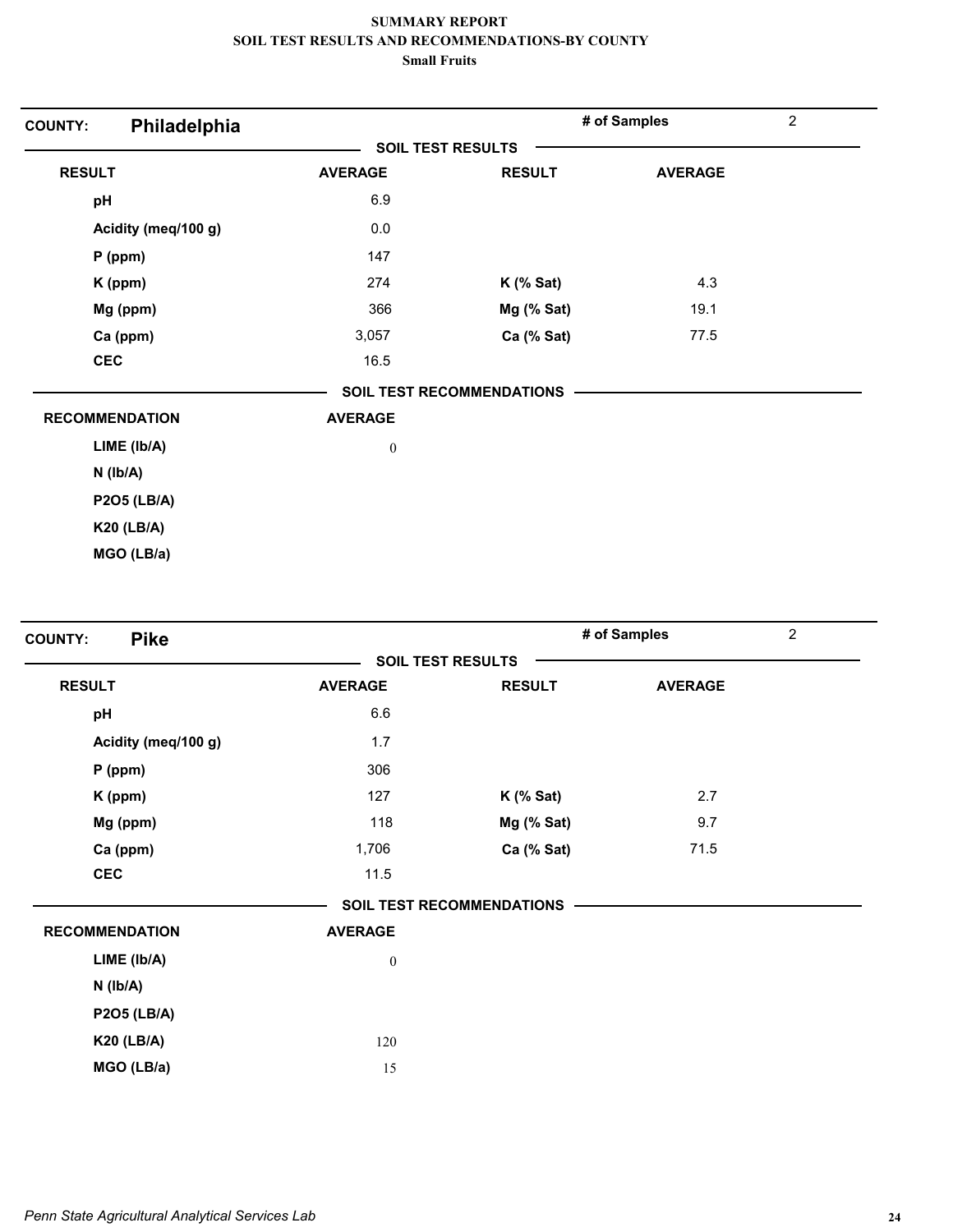| <b>Potter</b><br><b>COUNTY:</b> |                          |                           | # of Samples   | $\overline{2}$ |
|---------------------------------|--------------------------|---------------------------|----------------|----------------|
|                                 | <b>SOIL TEST RESULTS</b> |                           |                |                |
| <b>RESULT</b>                   | <b>AVERAGE</b>           | <b>RESULT</b>             | <b>AVERAGE</b> |                |
| pH                              | 5.9                      |                           |                |                |
| Acidity (meq/100 g)             | 4.8                      |                           |                |                |
| $P$ (ppm)                       | 121                      |                           |                |                |
| K (ppm)                         | 255                      | $K$ (% Sat)               | 4.5            |                |
| Mg (ppm)                        | 155                      | Mg (% Sat)                | 4.3            |                |
| Ca (ppm)                        | 1,554                    | Ca (% Sat)                | 53.6           |                |
| <b>CEC</b>                      | 14.5                     |                           |                |                |
|                                 |                          | SOIL TEST RECOMMENDATIONS |                |                |
| <b>RECOMMENDATION</b>           | <b>AVERAGE</b>           |                           |                |                |
| LIME (lb/A)                     | $\boldsymbol{0}$         |                           |                |                |
| $N$ ( $lb/A$ )                  |                          |                           |                |                |
| <b>P2O5 (LB/A)</b>              |                          |                           |                |                |
| <b>K20 (LB/A)</b>               |                          |                           |                |                |
| MGO (LB/a)                      | 210                      |                           |                |                |

| <b>COUNTY:</b>        | <b>Schuylkill</b>   |                |                                  | # of Samples   | 11 |
|-----------------------|---------------------|----------------|----------------------------------|----------------|----|
|                       |                     |                | <b>SOIL TEST RESULTS</b>         |                |    |
| <b>RESULT</b>         |                     | <b>AVERAGE</b> | <b>RESULT</b>                    | <b>AVERAGE</b> |    |
| pH                    |                     | 5.7            |                                  |                |    |
|                       | Acidity (meq/100 g) | 6.3            |                                  |                |    |
|                       | $P$ (ppm)           | 123            |                                  |                |    |
|                       | K (ppm)             | 141            | $K$ (% Sat)                      | 2.7            |    |
|                       | Mg (ppm)            | 99             | Mg (% Sat)                       | 2.5            |    |
|                       | Ca (ppm)            | 1,141          | Ca (% Sat)                       | 44.2           |    |
| <b>CEC</b>            |                     | 13.2           |                                  |                |    |
|                       |                     |                | <b>SOIL TEST RECOMMENDATIONS</b> |                |    |
| <b>RECOMMENDATION</b> |                     | <b>AVERAGE</b> |                                  |                |    |
|                       | LIME (Ib/A)         | 182            |                                  |                |    |
|                       | $N$ ( $lb/A$ )      |                |                                  |                |    |
|                       | <b>P2O5 (LB/A)</b>  | 70             |                                  |                |    |
|                       | <b>K20 (LB/A)</b>   | 100            |                                  |                |    |
|                       | MGO (LB/a)          | 62             |                                  |                |    |
|                       |                     |                |                                  |                |    |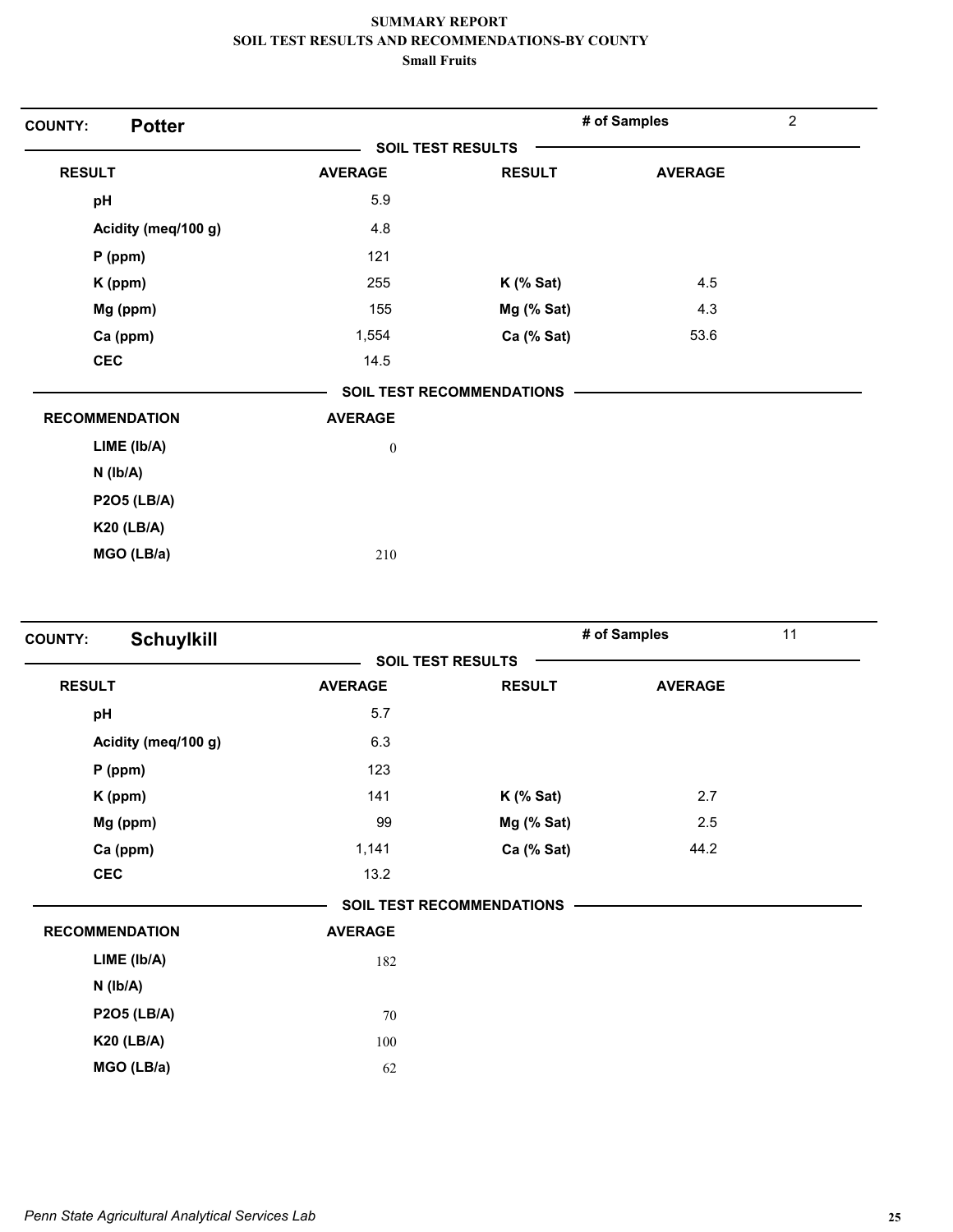| <b>COUNTY:</b> | <b>Snyder</b>         |                          |                           | # of Samples   | 1 |
|----------------|-----------------------|--------------------------|---------------------------|----------------|---|
|                |                       | <b>SOIL TEST RESULTS</b> |                           |                |   |
| <b>RESULT</b>  |                       | <b>AVERAGE</b>           | <b>RESULT</b>             | <b>AVERAGE</b> |   |
| pH             |                       | 5.1                      |                           |                |   |
|                | Acidity (meq/100 g)   | 9.9                      |                           |                |   |
|                | $P$ (ppm)             | 120                      |                           |                |   |
|                | K (ppm)               | 130                      | $K$ (% Sat)               | 2.2            |   |
|                | Mg (ppm)              | 283                      | Mg (% Sat)                | 15.3           |   |
|                | Ca (ppm)              | 570                      | Ca (% Sat)                | 18.5           |   |
| <b>CEC</b>     |                       | 15.4                     |                           |                |   |
|                |                       |                          | SOIL TEST RECOMMENDATIONS |                |   |
|                | <b>RECOMMENDATION</b> | <b>AVERAGE</b>           |                           |                |   |
|                | LIME (lb/A)           | $\boldsymbol{0}$         |                           |                |   |
|                | $N$ ( $lb/A$ )        |                          |                           |                |   |
|                | <b>P2O5 (LB/A)</b>    |                          |                           |                |   |
|                | <b>K20 (LB/A)</b>     | 75                       |                           |                |   |
|                | MGO (LB/a)            |                          |                           |                |   |

| <b>SOIL TEST RESULTS</b><br><b>RESULT</b><br><b>AVERAGE</b><br><b>RESULT</b><br><b>AVERAGE</b><br>6.1<br>pH<br>5.2<br>Acidity (meq/100 g)<br>103<br>$P$ (ppm)<br>2.5<br>133<br>K (ppm)<br>$K$ (% Sat)<br>Mg (ppm)<br>130<br>Mg (% Sat)<br>7.6<br>Ca (ppm)<br>1,428<br>Ca (% Sat)<br>55.5<br><b>CEC</b><br>13.8<br><b>SOIL TEST RECOMMENDATIONS</b><br><b>RECOMMENDATION</b><br><b>AVERAGE</b><br>3750 | <b>Somerset</b><br><b>COUNTY:</b> |
|-------------------------------------------------------------------------------------------------------------------------------------------------------------------------------------------------------------------------------------------------------------------------------------------------------------------------------------------------------------------------------------------------------|-----------------------------------|
|                                                                                                                                                                                                                                                                                                                                                                                                       |                                   |
|                                                                                                                                                                                                                                                                                                                                                                                                       |                                   |
|                                                                                                                                                                                                                                                                                                                                                                                                       |                                   |
|                                                                                                                                                                                                                                                                                                                                                                                                       |                                   |
|                                                                                                                                                                                                                                                                                                                                                                                                       |                                   |
|                                                                                                                                                                                                                                                                                                                                                                                                       |                                   |
|                                                                                                                                                                                                                                                                                                                                                                                                       |                                   |
|                                                                                                                                                                                                                                                                                                                                                                                                       |                                   |
|                                                                                                                                                                                                                                                                                                                                                                                                       |                                   |
|                                                                                                                                                                                                                                                                                                                                                                                                       |                                   |
|                                                                                                                                                                                                                                                                                                                                                                                                       |                                   |
|                                                                                                                                                                                                                                                                                                                                                                                                       | LIME (Ib/A)                       |
| $N$ ( $Ib/A$ )                                                                                                                                                                                                                                                                                                                                                                                        |                                   |
| <b>P2O5 (LB/A)</b><br>90                                                                                                                                                                                                                                                                                                                                                                              |                                   |
| <b>K20 (LB/A)</b><br>90                                                                                                                                                                                                                                                                                                                                                                               |                                   |
| MGO (LB/a)<br>48                                                                                                                                                                                                                                                                                                                                                                                      |                                   |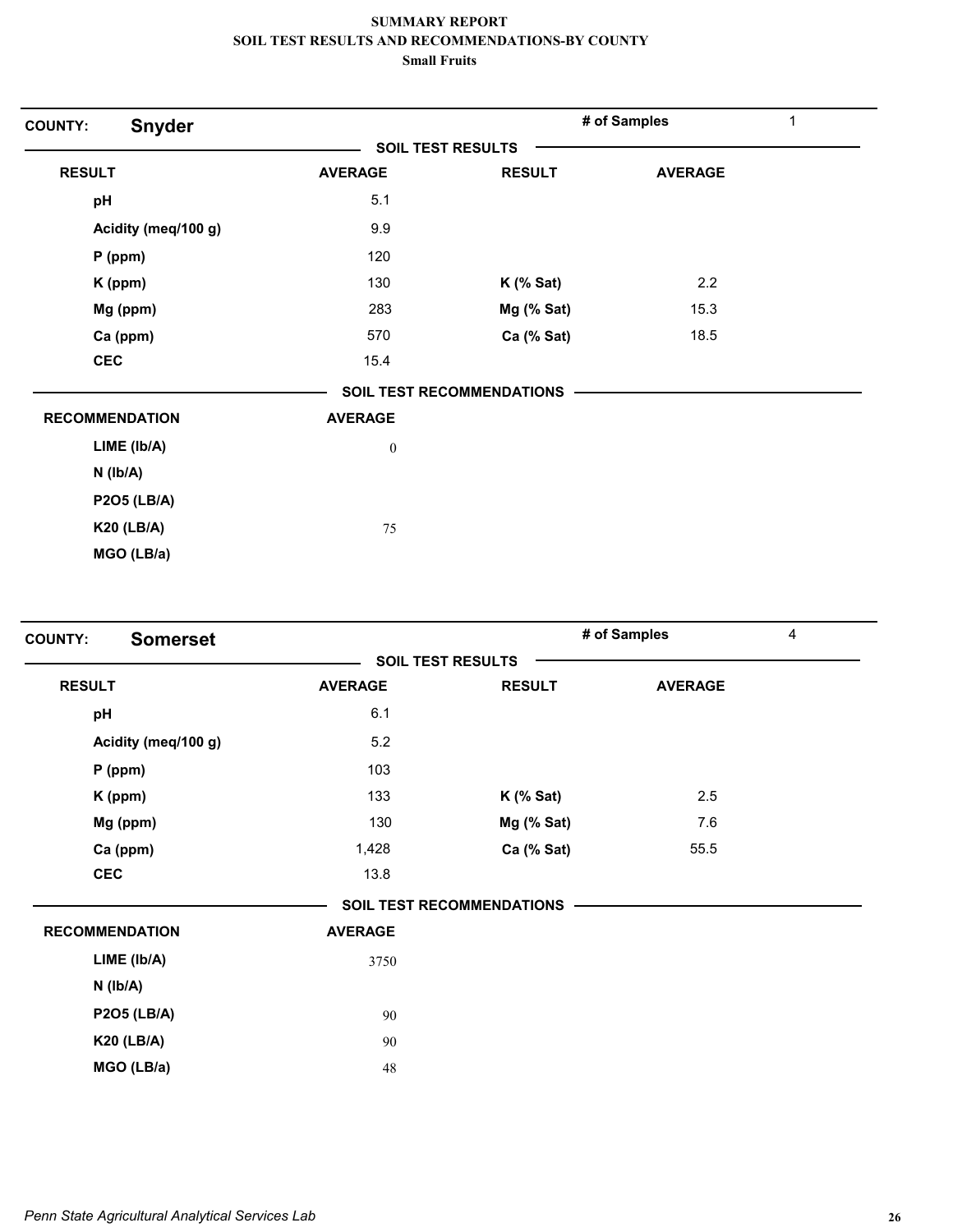| <b>COUNTY:</b>        | Susquehanna         |                          |                                  | # of Samples   | $\bf 8$ |
|-----------------------|---------------------|--------------------------|----------------------------------|----------------|---------|
|                       |                     | <b>SOIL TEST RESULTS</b> |                                  |                |         |
| <b>RESULT</b>         |                     | <b>AVERAGE</b>           | <b>RESULT</b>                    | <b>AVERAGE</b> |         |
| pH                    |                     | 5.8                      |                                  |                |         |
|                       | Acidity (meq/100 g) | 5.7                      |                                  |                |         |
|                       | P (ppm)             | 209                      |                                  |                |         |
|                       | K (ppm)             | 332                      | $K$ (% Sat)                      | 5.6            |         |
|                       | Mg (ppm)            | 148                      | Mg (% Sat)                       | 4.8            |         |
|                       | Ca (ppm)            | 1,265                    | Ca (% Sat)                       | 47.0           |         |
| <b>CEC</b>            |                     | 14.1                     |                                  |                |         |
|                       |                     |                          | <b>SOIL TEST RECOMMENDATIONS</b> |                |         |
| <b>RECOMMENDATION</b> |                     | <b>AVERAGE</b>           |                                  |                |         |
|                       | LIME (Ib/A)         | $\boldsymbol{0}$         |                                  |                |         |
| $N$ ( $Ib/A$ )        |                     |                          |                                  |                |         |
|                       | <b>P2O5 (LB/A)</b>  | 57                       |                                  |                |         |
|                       | <b>K20 (LB/A)</b>   | 86                       |                                  |                |         |
|                       | MGO (LB/a)          | 63                       |                                  |                |         |
|                       |                     |                          |                                  |                |         |

| <b>Tioga</b><br><b>COUNTY:</b> |                |                                  | # of Samples   | 13 |
|--------------------------------|----------------|----------------------------------|----------------|----|
|                                |                | <b>SOIL TEST RESULTS</b>         |                |    |
| <b>RESULT</b>                  | <b>AVERAGE</b> | <b>RESULT</b>                    | <b>AVERAGE</b> |    |
| pH                             | 5.3            |                                  |                |    |
| Acidity (meq/100 g)            | 8.5            |                                  |                |    |
| $P$ (ppm)                      | 51             |                                  |                |    |
| K (ppm)                        | 107            | $K$ (% Sat)                      | 1.7            |    |
| Mg (ppm)                       | 143            | Mg (% Sat)                       | 3.4            |    |
| Ca (ppm)                       | 1,244          | Ca (% Sat)                       | 40.4           |    |
| <b>CEC</b>                     | 15.8           |                                  |                |    |
|                                |                | <b>SOIL TEST RECOMMENDATIONS</b> |                |    |
| <b>RECOMMENDATION</b>          | <b>AVERAGE</b> |                                  |                |    |
| LIME (Ib/A)                    | 615            |                                  |                |    |
| $N$ ( $Ib/A$ )                 |                |                                  |                |    |
| <b>P2O5 (LB/A)</b>             | 70             |                                  |                |    |
| <b>K20 (LB/A)</b>              | 118            |                                  |                |    |
| MGO (LB/a)                     | 39             |                                  |                |    |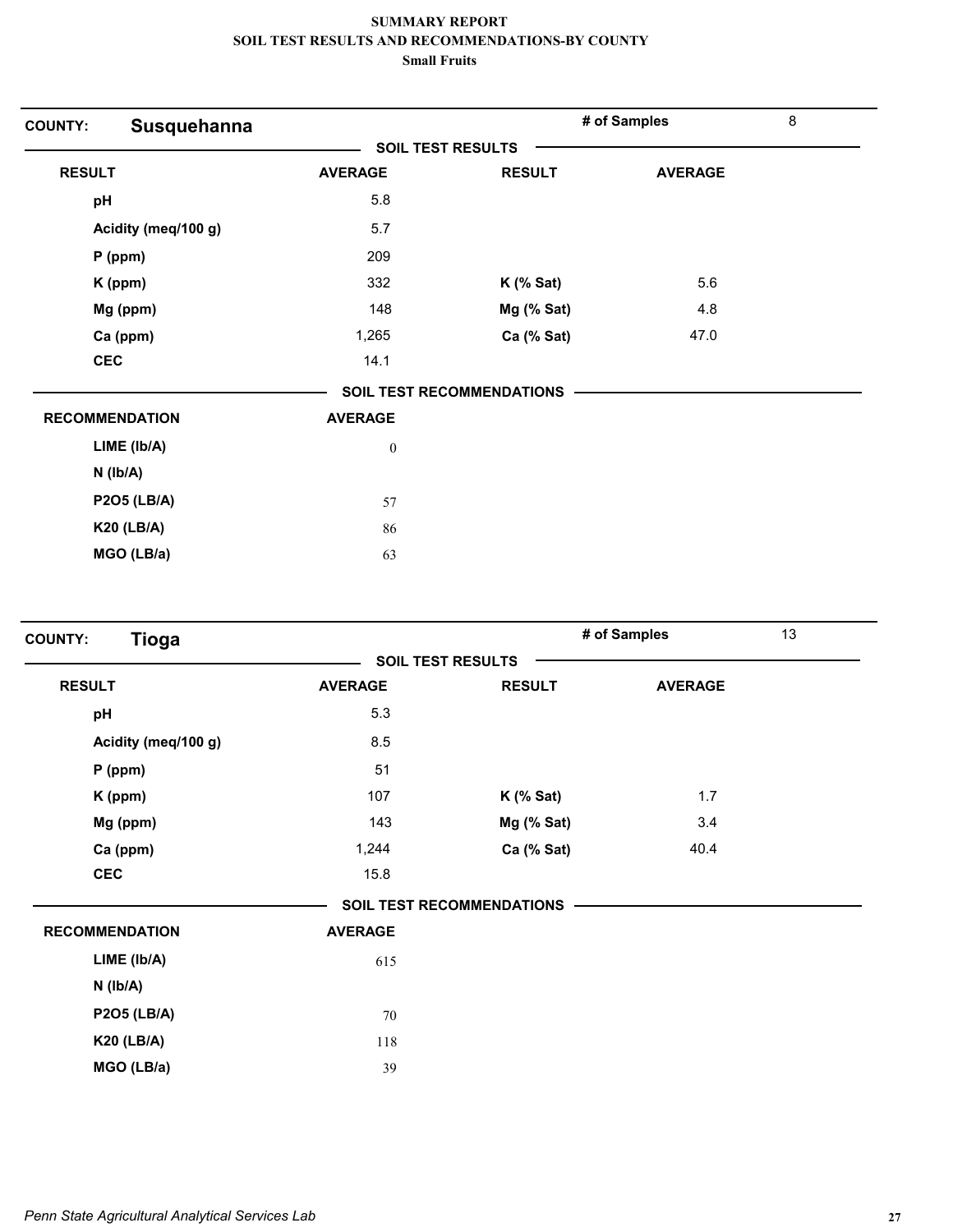| <b>Union</b><br><b>COUNTY:</b> |                  |                           | # of Samples   | 5 |
|--------------------------------|------------------|---------------------------|----------------|---|
|                                |                  | <b>SOIL TEST RESULTS</b>  |                |   |
| <b>RESULT</b>                  | <b>AVERAGE</b>   | <b>RESULT</b>             | <b>AVERAGE</b> |   |
| pH                             | 6.9              |                           |                |   |
| Acidity (meq/100 g)            | 1.7              |                           |                |   |
| $P$ (ppm)                      | 137              |                           |                |   |
| $K$ (ppm)                      | 205              | $K$ (% Sat)               | 3.2            |   |
| Mg (ppm)                       | 244              | Mg (% Sat)                | 9.8            |   |
| Ca (ppm)                       | 2,334            | Ca (% Sat)                | 72.2           |   |
| <b>CEC</b>                     | 15.8             |                           |                |   |
|                                |                  | SOIL TEST RECOMMENDATIONS |                |   |
| <b>RECOMMENDATION</b>          | <b>AVERAGE</b>   |                           |                |   |
| LIME (lb/A)                    | $\boldsymbol{0}$ |                           |                |   |
| $N$ ( $Ib/A$ )                 |                  |                           |                |   |
| <b>P2O5 (LB/A)</b>             | 30               |                           |                |   |
| <b>K20 (LB/A)</b>              | 93               |                           |                |   |
| MGO (LB/a)                     | 28               |                           |                |   |

| <b>Warren</b><br><b>COUNTY:</b> |                |                                  | # of Samples   | $\overline{7}$ |
|---------------------------------|----------------|----------------------------------|----------------|----------------|
|                                 |                | <b>SOIL TEST RESULTS</b>         |                |                |
| <b>RESULT</b>                   | <b>AVERAGE</b> | <b>RESULT</b>                    | <b>AVERAGE</b> |                |
| pH                              | 5.9            |                                  |                |                |
| Acidity (meq/100 g)             | 5.4            |                                  |                |                |
| $P$ (ppm)                       | 65             |                                  |                |                |
| K (ppm)                         | 107            | $K$ (% Sat)                      | 2.0            |                |
| Mg (ppm)                        | 177            | Mg (% Sat)                       | 10.5           |                |
| Ca (ppm)                        | 1,193          | Ca (% Sat)                       | 45.5           |                |
| <b>CEC</b>                      | 13.1           |                                  |                |                |
|                                 |                | <b>SOIL TEST RECOMMENDATIONS</b> |                |                |
| <b>RECOMMENDATION</b>           | <b>AVERAGE</b> |                                  |                |                |
| LIME (Ib/A)                     | 2286           |                                  |                |                |
| $N$ ( $Ib/A$ )                  |                |                                  |                |                |
| <b>P2O5 (LB/A)</b>              | 60             |                                  |                |                |
| <b>K20 (LB/A)</b>               | 122            |                                  |                |                |
| MGO (LB/a)                      | 35             |                                  |                |                |
|                                 |                |                                  |                |                |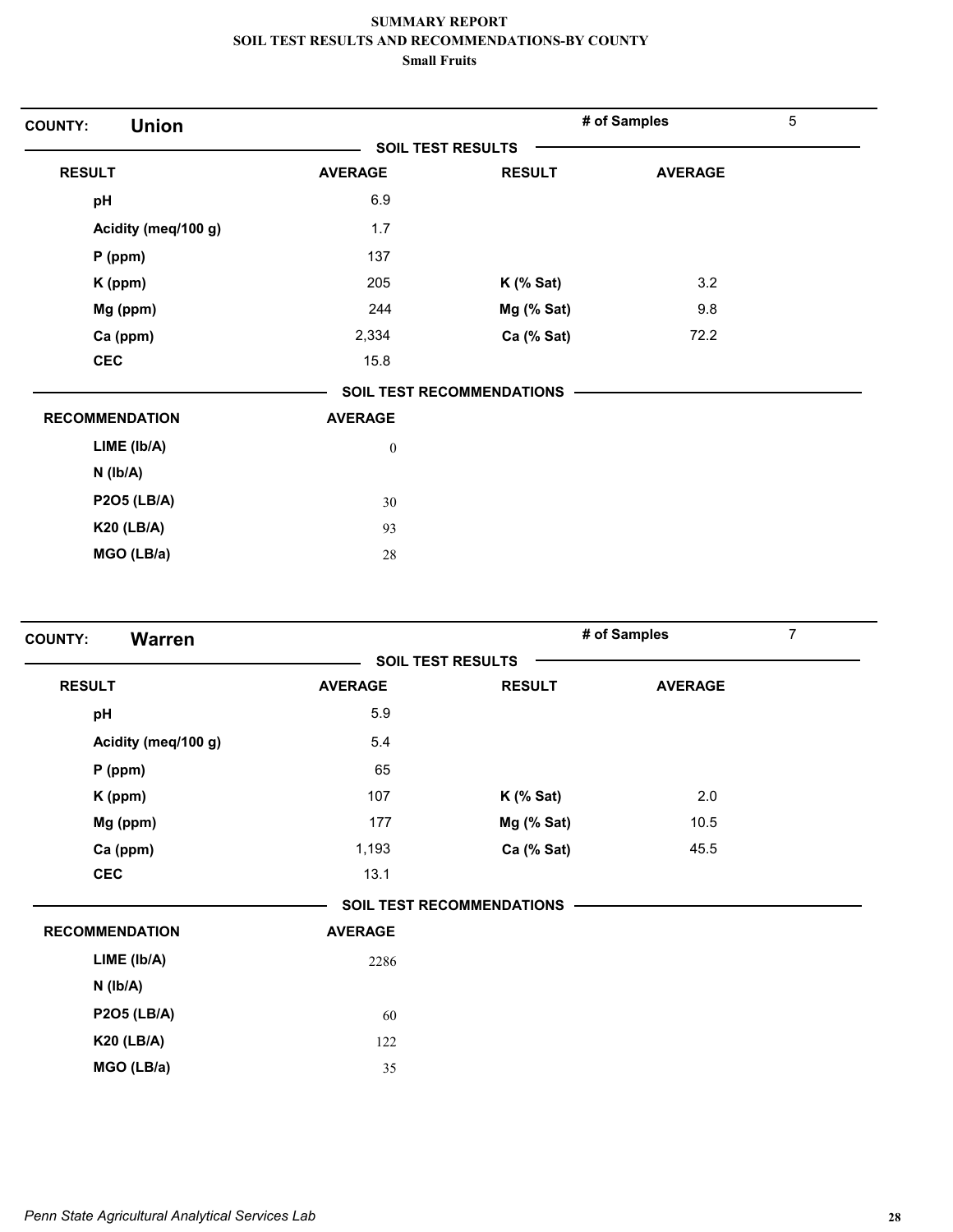| Washington<br><b>COUNTY:</b> |                |                                  | # of Samples   | 17 |
|------------------------------|----------------|----------------------------------|----------------|----|
|                              |                | <b>SOIL TEST RESULTS</b>         |                |    |
| <b>RESULT</b>                | <b>AVERAGE</b> | <b>RESULT</b>                    | <b>AVERAGE</b> |    |
| pH                           | 6.1            |                                  |                |    |
| Acidity (meq/100 g)          | 4.3            |                                  |                |    |
| P (ppm)                      | 102            |                                  |                |    |
| K (ppm)                      | 175            | $K$ (% Sat)                      | 3.3            |    |
| Mg (ppm)                     | 172            | Mg (% Sat)                       | 5.2            |    |
| Ca (ppm)                     | 1,630          | Ca (% Sat)                       | 55.8           |    |
| <b>CEC</b>                   | 14.0           |                                  |                |    |
|                              |                | <b>SOIL TEST RECOMMENDATIONS</b> |                |    |
| <b>RECOMMENDATION</b>        | <b>AVERAGE</b> |                                  |                |    |
| LIME (Ib/A)                  | 647            |                                  |                |    |
| $N$ ( $lb/A$ )               |                |                                  |                |    |
| <b>P2O5 (LB/A)</b>           | 80             |                                  |                |    |
| <b>K20 (LB/A)</b>            | 92             |                                  |                |    |
| MGO (LB/a)                   | 58             |                                  |                |    |

| Wayne<br><b>COUNTY:</b> |                |                           | # of Samples   | 13 |
|-------------------------|----------------|---------------------------|----------------|----|
|                         |                | <b>SOIL TEST RESULTS</b>  |                |    |
| <b>RESULT</b>           | <b>AVERAGE</b> | <b>RESULT</b>             | <b>AVERAGE</b> |    |
| pH                      | 5.5            |                           |                |    |
| Acidity (meq/100 g)     | 7.7            |                           |                |    |
| $P$ (ppm)               | 84             |                           |                |    |
| K (ppm)                 | 112            | $K$ (% Sat)               | 2.5            |    |
| Mg (ppm)                | 105            | Mg (% Sat)                | 7.6            |    |
| Ca (ppm)                | 577            | Ca (% Sat)                | 26.7           |    |
| <b>CEC</b>              | 11.7           |                           |                |    |
|                         |                | SOIL TEST RECOMMENDATIONS |                |    |
| <b>RECOMMENDATION</b>   | <b>AVERAGE</b> |                           |                |    |
| LIME (Ib/A)             | 308            |                           |                |    |
| $N$ ( $lb/A$ )          |                |                           |                |    |
| <b>P2O5 (LB/A)</b>      | 70             |                           |                |    |
| <b>K20 (LB/A)</b>       | 101            |                           |                |    |
| MGO (LB/a)              | 64             |                           |                |    |
|                         |                |                           |                |    |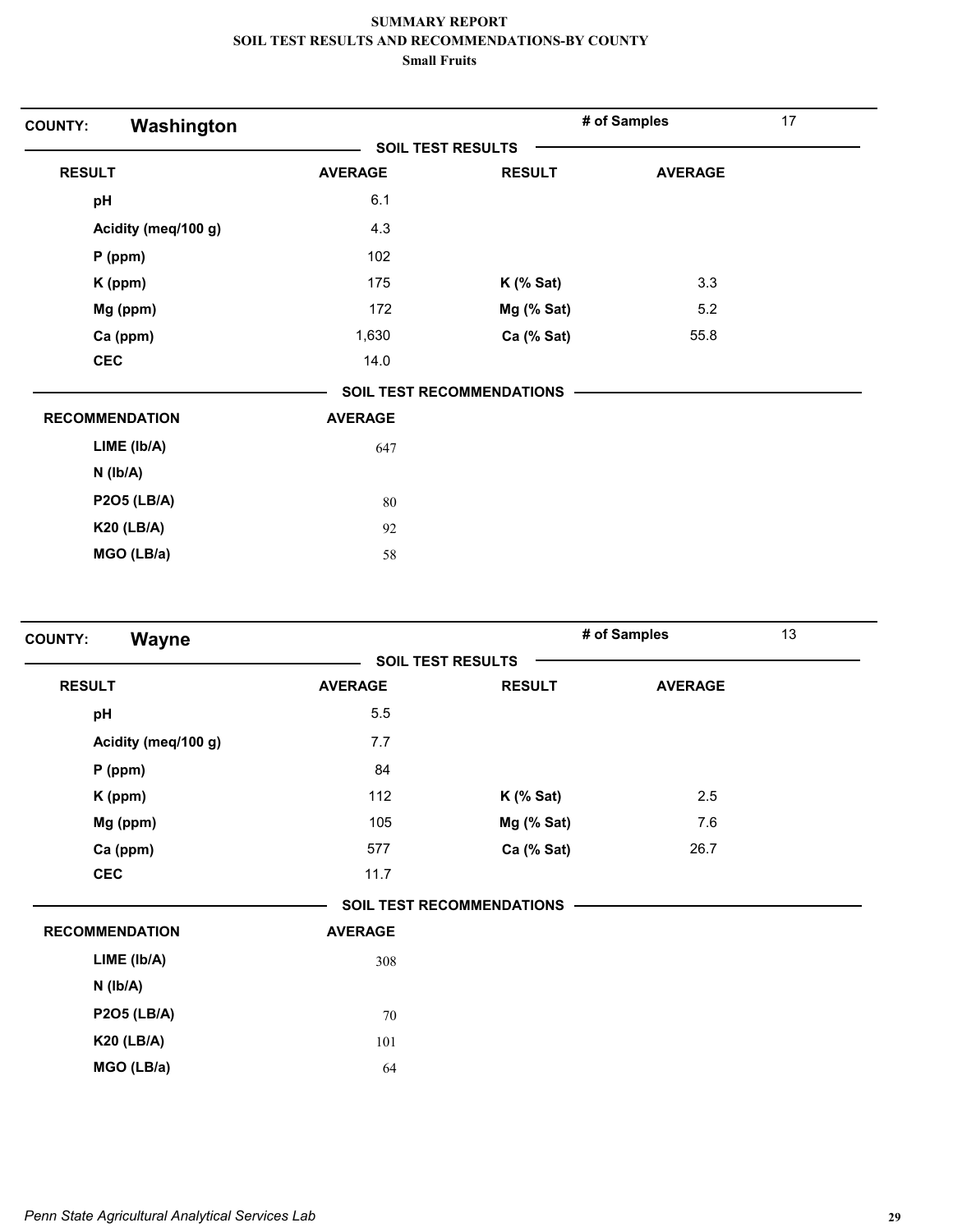| Westmoreland<br><b>COUNTY:</b> |                |                                  | # of Samples   | $\,6\,$ |
|--------------------------------|----------------|----------------------------------|----------------|---------|
|                                |                | <b>SOIL TEST RESULTS</b>         |                |         |
| <b>RESULT</b>                  | <b>AVERAGE</b> | <b>RESULT</b>                    | <b>AVERAGE</b> |         |
| pH                             | 5.9            |                                  |                |         |
| Acidity (meq/100 g)            | 6.1            |                                  |                |         |
| P (ppm)                        | 115            |                                  |                |         |
| K (ppm)                        | 102            | $K$ (% Sat)                      | 2.0            |         |
| Mg (ppm)                       | 124            | Mg (% Sat)                       | 3.6            |         |
| Ca (ppm)                       | 1,336          | Ca (% Sat)                       | 45.8           |         |
| <b>CEC</b>                     | 14.0           |                                  |                |         |
|                                |                | <b>SOIL TEST RECOMMENDATIONS</b> |                |         |
| <b>RECOMMENDATION</b>          | <b>AVERAGE</b> |                                  |                |         |
| LIME (lb/A)                    | 1500           |                                  |                |         |
| $N$ ( $lb/A$ )                 |                |                                  |                |         |
| <b>P2O5 (LB/A)</b>             | 80             |                                  |                |         |
| <b>K20 (LB/A)</b>              | 94             |                                  |                |         |
| MGO (LB/a)                     | 17             |                                  |                |         |

| Wyoming<br><b>COUNTY:</b> |                  | # of Samples                     |                | 12 |  |
|---------------------------|------------------|----------------------------------|----------------|----|--|
| <b>SOIL TEST RESULTS</b>  |                  |                                  |                |    |  |
| <b>RESULT</b>             | <b>AVERAGE</b>   | <b>RESULT</b>                    | <b>AVERAGE</b> |    |  |
| pH                        | 5.5              |                                  |                |    |  |
| Acidity (meq/100 g)       | 5.8              |                                  |                |    |  |
| $P$ (ppm)                 | 156              |                                  |                |    |  |
| K (ppm)                   | 150              | $K$ (% Sat)                      | 3.1            |    |  |
| Mg (ppm)                  | 107              | $Mg$ (% Sat)                     | 4.6            |    |  |
| Ca (ppm)                  | 965              | Ca (% Sat)                       | 47.8           |    |  |
| <b>CEC</b>                | 11.6             |                                  |                |    |  |
|                           |                  | <b>SOIL TEST RECOMMENDATIONS</b> |                |    |  |
| <b>RECOMMENDATION</b>     | <b>AVERAGE</b>   |                                  |                |    |  |
| LIME (lb/A)               | $\boldsymbol{0}$ |                                  |                |    |  |
| $N$ ( $Ib/A$ )            |                  |                                  |                |    |  |
| <b>P2O5 (LB/A)</b>        | 57               |                                  |                |    |  |
| <b>K20 (LB/A)</b>         | 131              |                                  |                |    |  |
| MGO (LB/a)                | 137              |                                  |                |    |  |
|                           |                  |                                  |                |    |  |